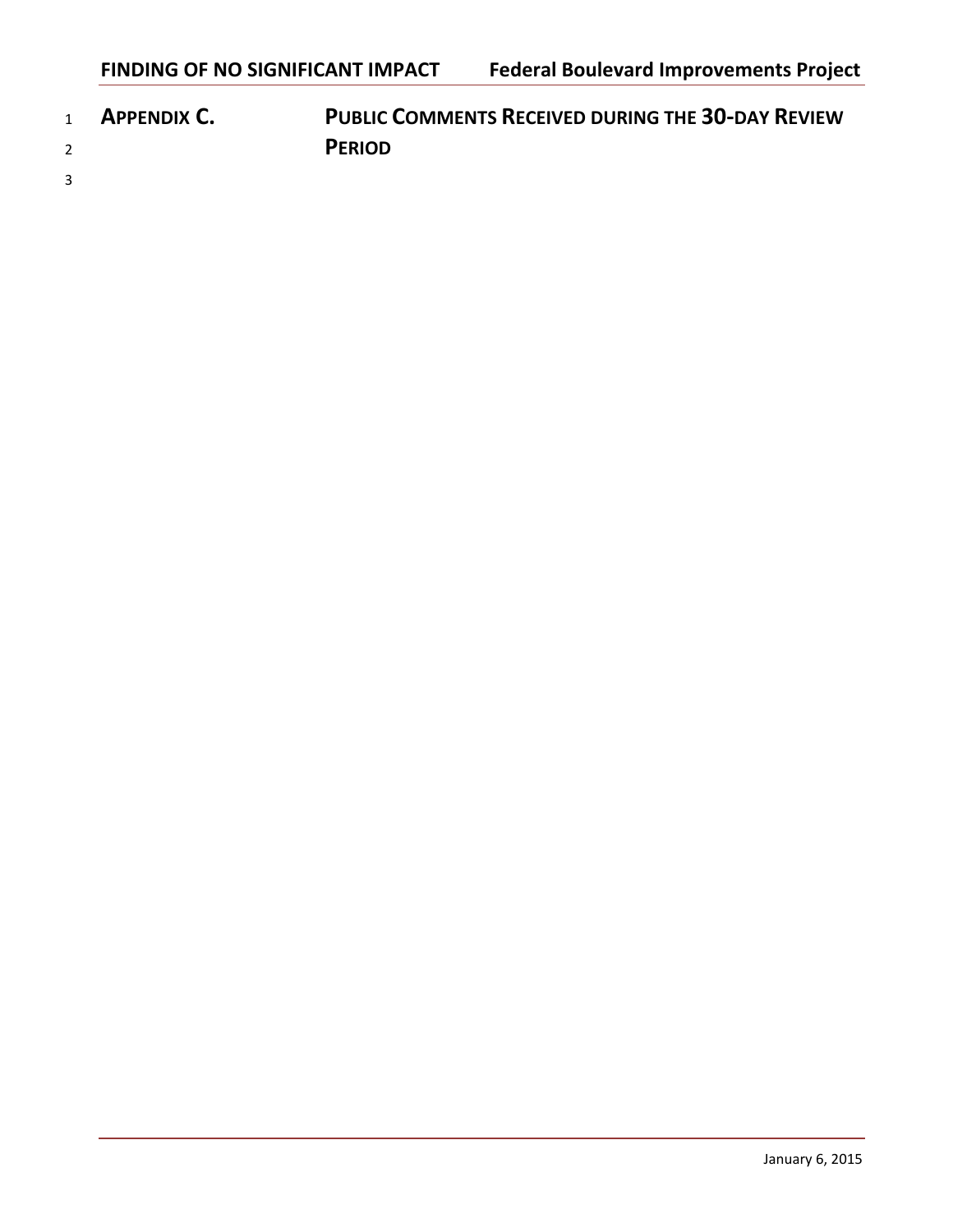<sup>1</sup> **PUBLIC COMMENT 1**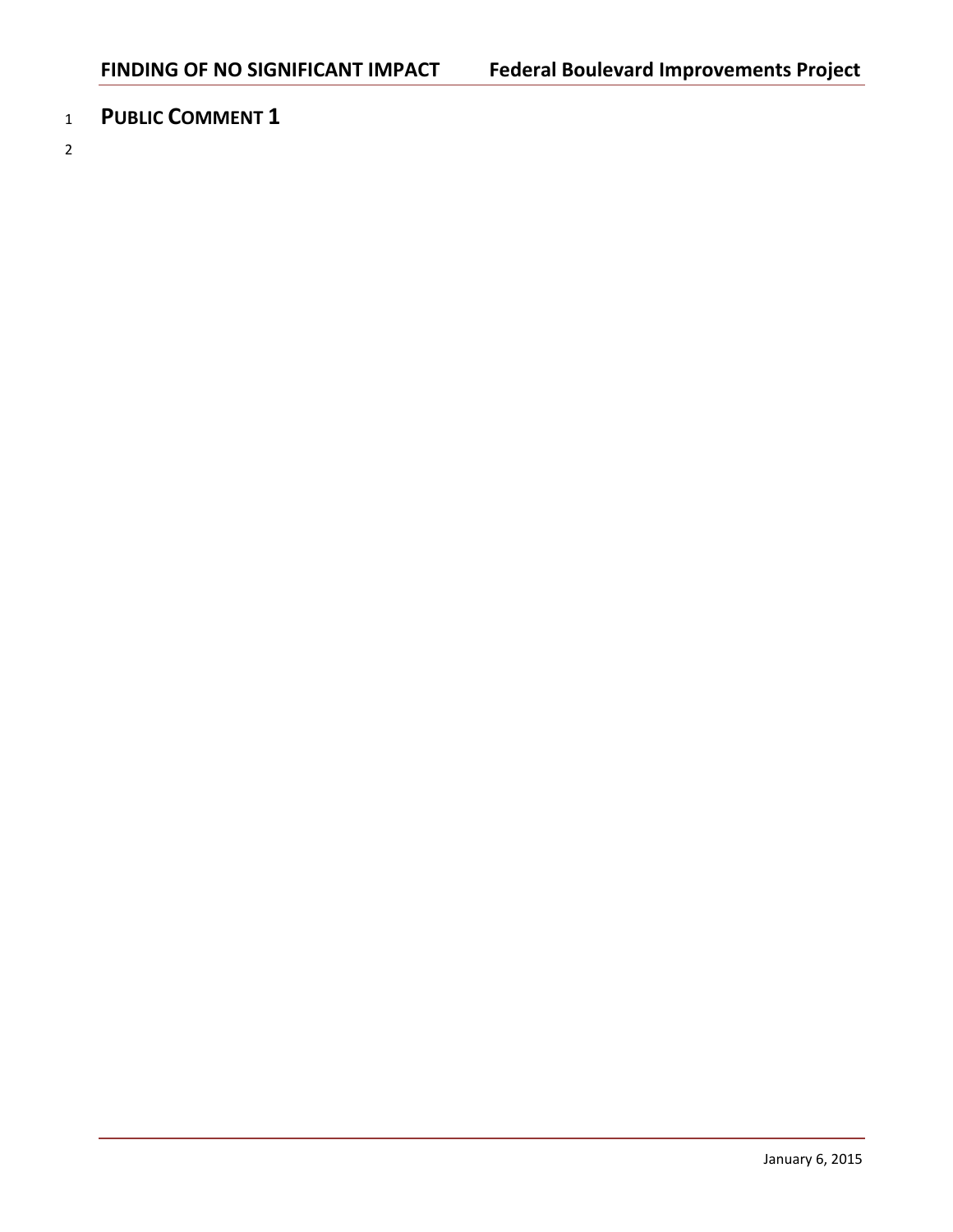**From:** "kimr@reedphoto.com" <form\_engine@fs7.formsite.com> **Date:** November 6, 2014 at 12:58:44 PM MST **To:** <Karen.Good@denvergov.org> **Subject: Comment Form Federal Blvd – 5th Avenue to Howard Place – EA Plan Reply-To:** <kimr@reedphoto.com>

**Please submit your comments and questions about the project** 

In this proposed project it requires the acquisition of half of our primary parking. Our main business entrance is located towards the north side of the building and we have renters on the south side of the building. Our only parking will be located on the south side of the building. This will be a major deterent for customers to continue coming to use us. The problems are this: 1.) Customers bring their artwork and finished product in and out the front door to their cars. Many of these are large and cumbersome. They will be much more apprehensive to walk to the far end of the building. 2.) Taking half of our parking leaves very limited parking for both our employees and for our customers and parking for our renter's customers. 3.) Moving our entrance to make it convienent would require the businesses renting from us to move. This would be inconvenient for them and a loss of rental income for us. It would also require massive remodeling to accomodate this shift. These are things that need to be addressed.

| <b>Name</b>  | Kim Reed           |
|--------------|--------------------|
| <b>Email</b> | kimr@reedphoto.com |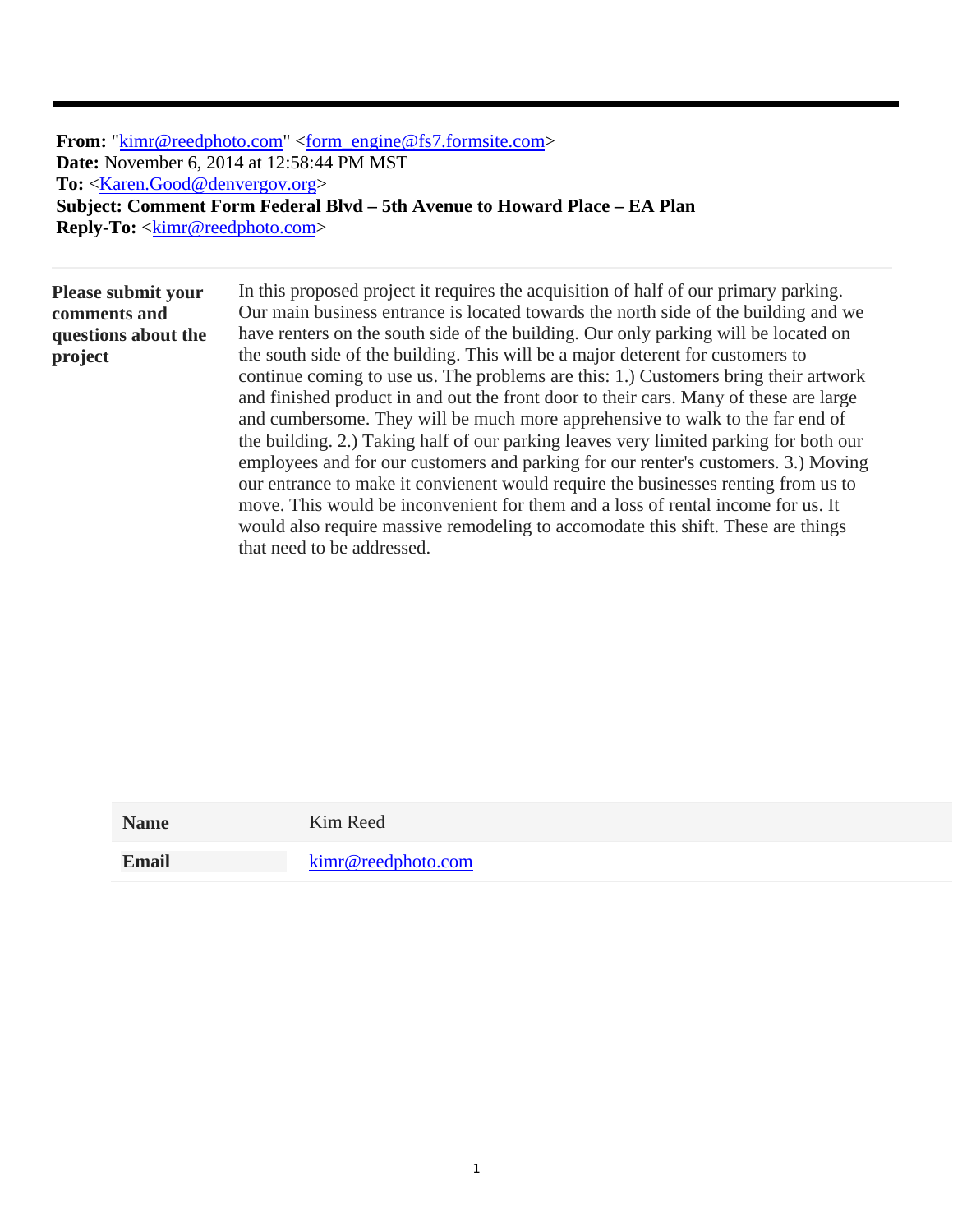<sup>1</sup> **PUBLIC COMMENT 2**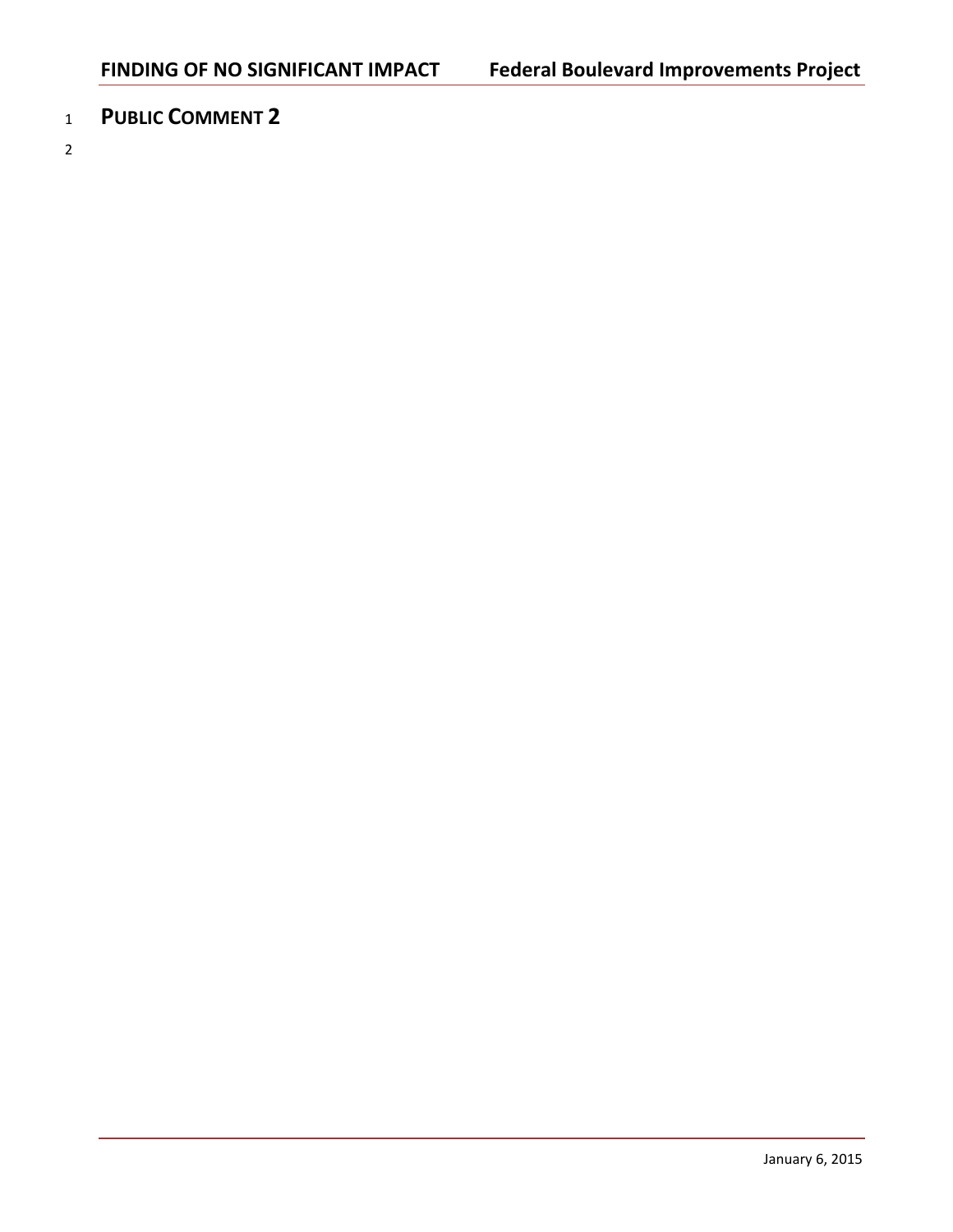## Comment- Review Period October 15, 2014 to November 14, 2014 Comment Sheet

Please submit comments by: using this postage paid form, contacting the Environmental Assessment Manager, or visiting the City's website.

**This comment is written to address our concern regarding the partial acquisition of the property located at 880 Federal Blvd. We are Ana and Jesus Reyes, the business owners of "***Dulceria La Gota de Miel***" and currently the tenants of the property located at 880 Federal Blvd. which is destined to be partially acquired as part of the Federal Blvd. expansion.** 

**We are extremely concerned about the implications that this property acquisition will bring to our business operations and the potential income loss. We would like to highlight the fact that this is the SECOND time that our business operations and income are affected by this project.** 

**In 2009 our business was relocated from 2nd and Federal due to the complete acquisition of the property we were renting at that time. The relocation of our business caused significant losses to our revenue. The extent of these losses caused us to fall behind on our mortgage payments and nearly foreclose on our property. In fact, we were forced to short sale our home. It is important that you understand the impact and the losses that this project can have in the operations of a small business like ours. The full or partial acquisition of this property will significantly impact our business operation and essentially affect the livelihood of our entire household for a second time.** 

**We welcome the opportunity to further discuss the implications of this project and any plans the City of Denver may have to supports businesses like ours.** 

**We look forward to hearing from back.** 

**Ana & Jesus Reyes Business: 303-922-9119 Cell: 720-939-0958**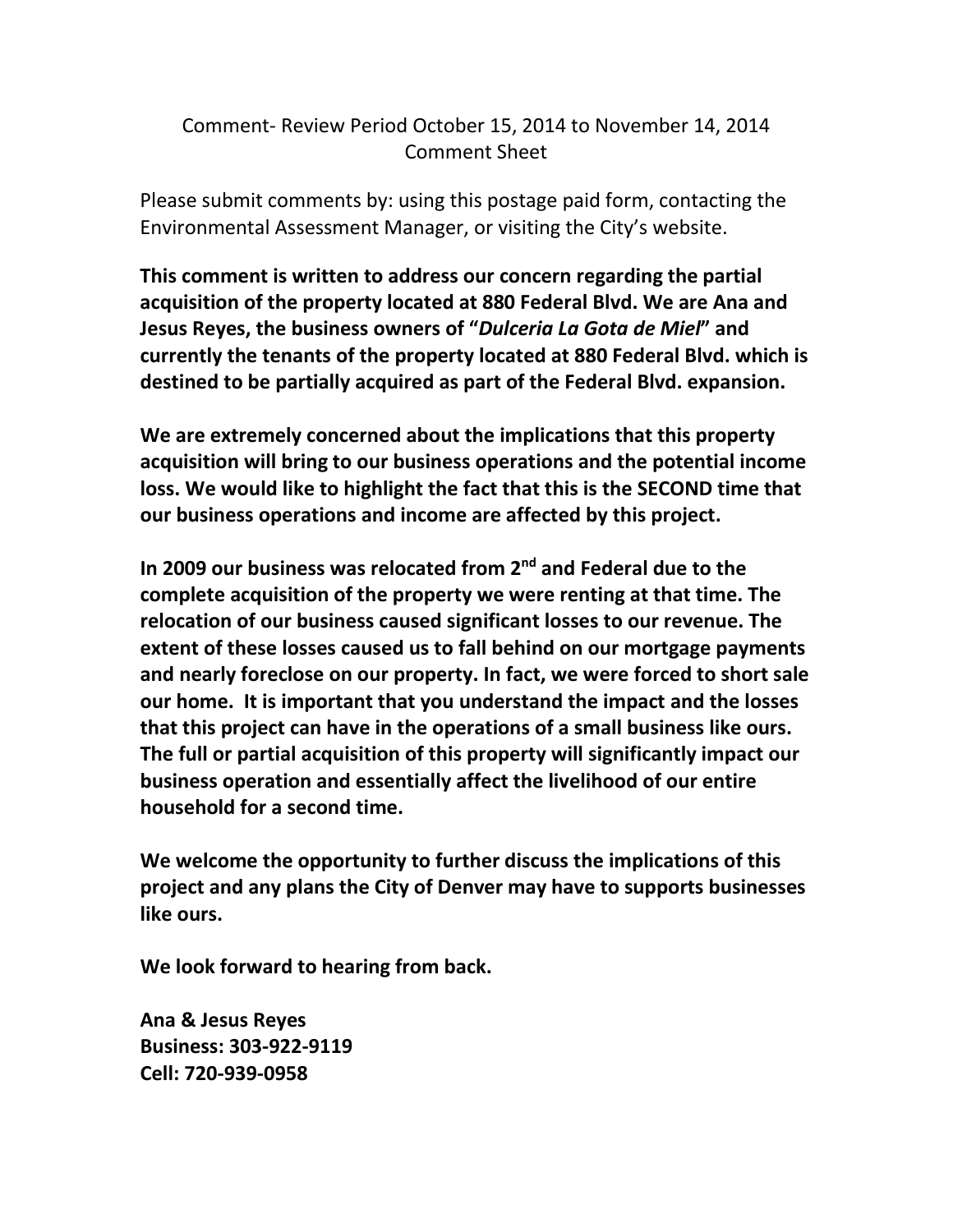<sup>1</sup> **PUBLIC COMMENT 3**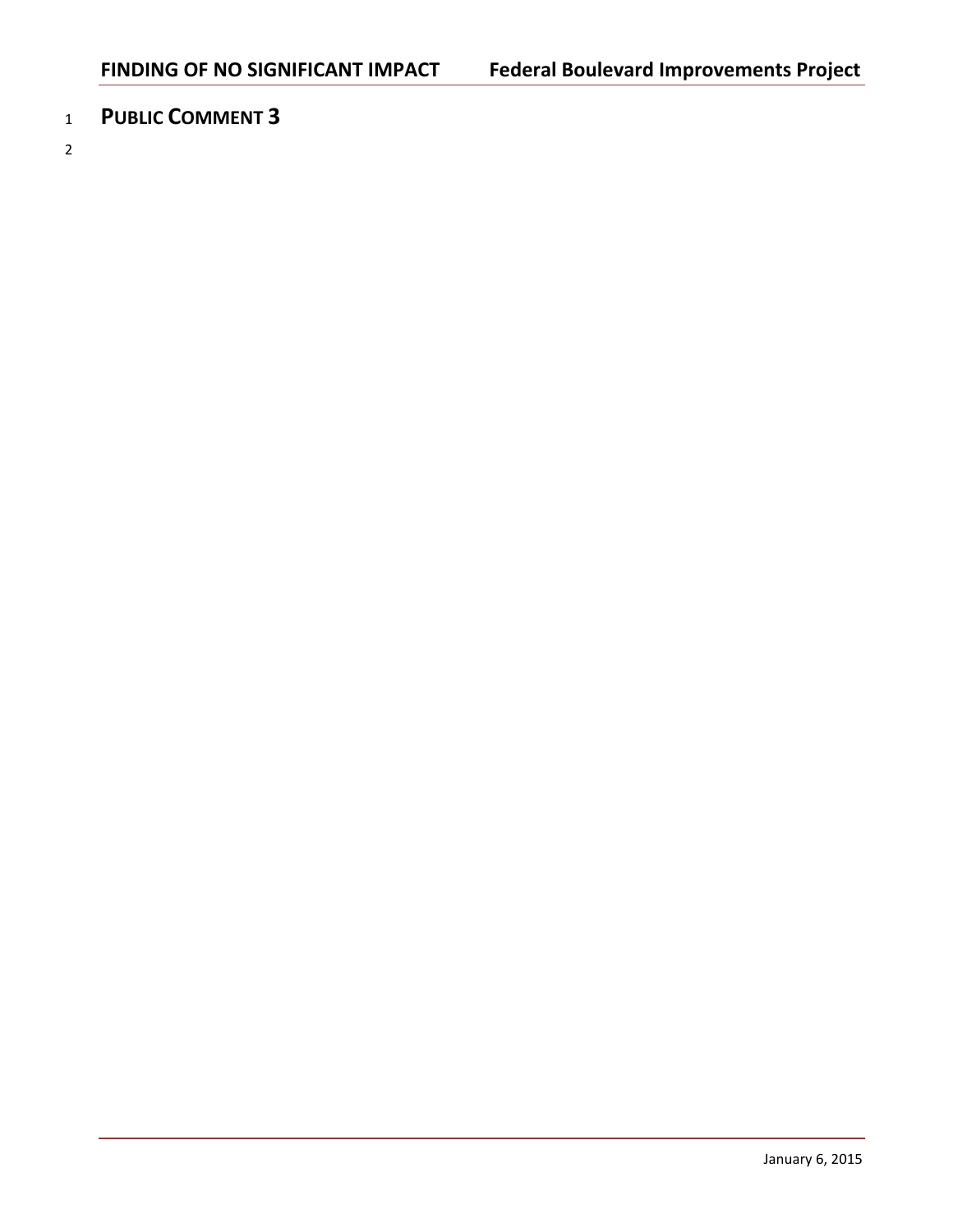**From:** Emily Ashton [mailto:emilya@earthlinks-colorado.org] **Sent:** Wednesday, November 05, 2014 2:06 PM **To:** Good, Karen - PW IPP **Subject:** Federal Blvd Plan Feedback

Hey Karen,

I wanted to provide some feedback for the EA for the Federal Boulevard Improvement Project between West 7th Ave and W Howard Place.

I feel that the intersections at 8th, 10th and W. Holden and W. Howard are largely ignored in the plan, especially in relation to pedestrian safely. We currently have a volunteer who is blind, and uses a service dog. He must cross Federal at Holden. With the new lightrail, all the bus traffic, and just the general increase in traffic we have seen lately, this intersection is scary! Walking up there to meet him for a few weeks (to help "pattern" the route for he and his dog), I saw people running diagonally across the street to catch the bus. There were always loads of pedestrians. Once they finish the construction on the bridge over 6th and open up that bottle neck, there will be more traffic coming through, and probably coming through faster. I think the plan needs to be amended to include improvements to all of the intersections, with new sidewalks, new audible signals, and new traffic signals to improve the safety for everyone. Maybe even adding a pedestrian only crossing with flashing lights and its own red light, like they have in Boulder, would be good. Specifically, Page 9 and Page 10 need to be updated to include these intersections.

Thanks so much for all your work! Stop by next time you are in the neighborhood, I'd love to give you a tour. :)

Emily

**Emily Ashton**, MSW Program & Development Director **EarthLinks** 2746 W. 13th Ave., Denver CO 80204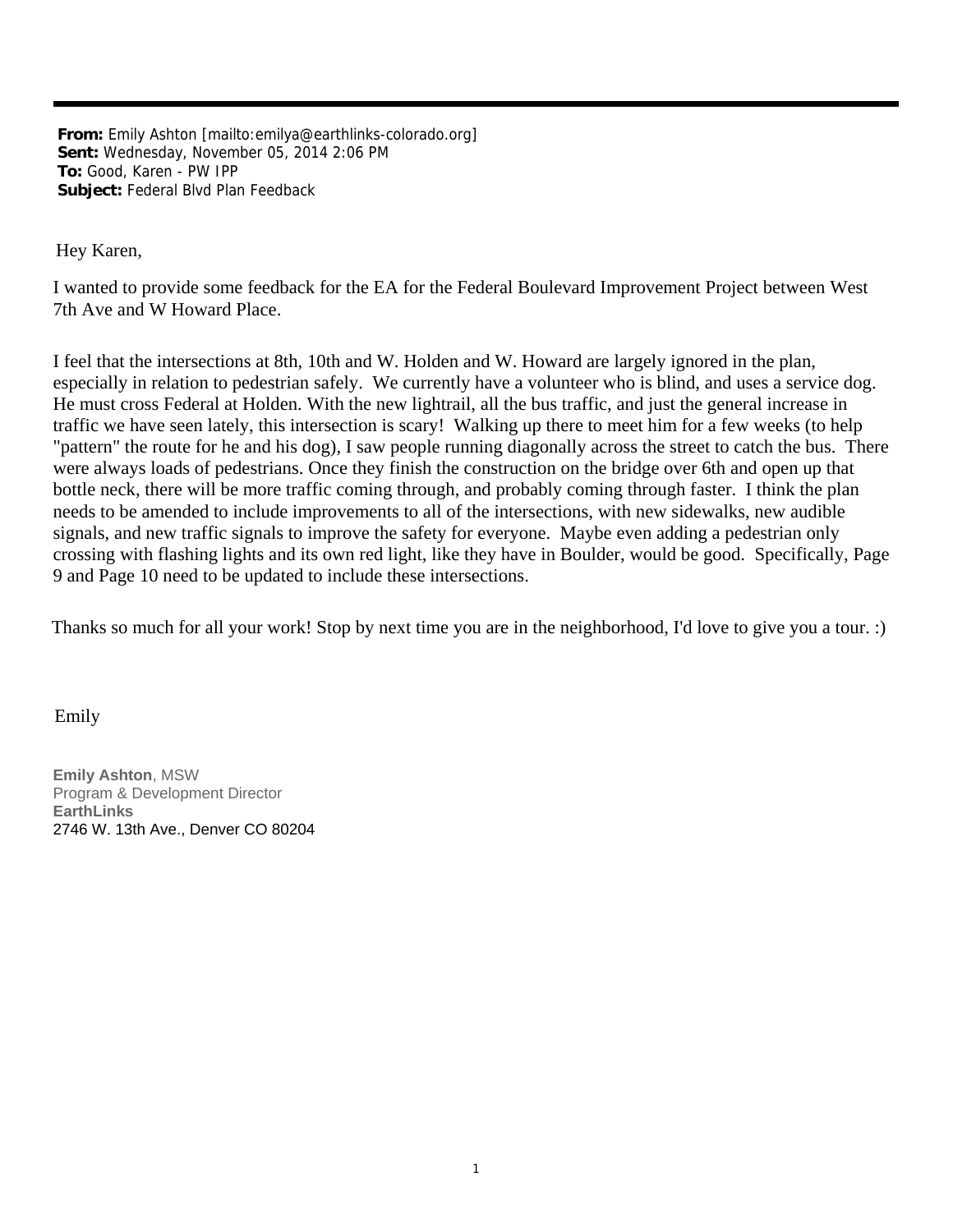<sup>1</sup> **PUBLIC COMMENT 4**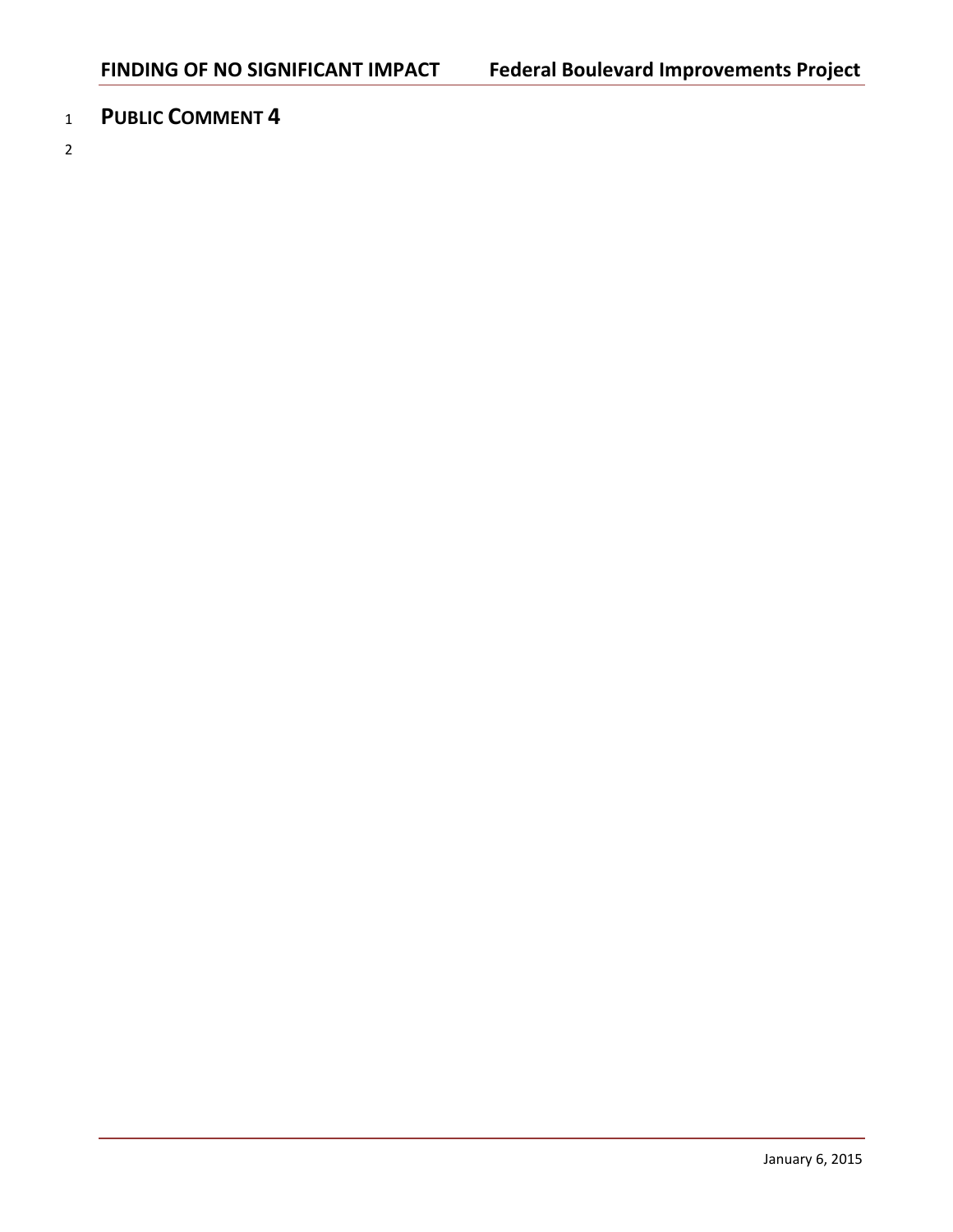#### **Comments on the proposed design of Federal Boulevard.**

For the past several years, Denver has been revamping the planning vision for the city with an eye toward a future city urbanism with access to amenities and services across the city increasingly available in a pedestrian-friendly, multi-modal environment.

To lay the groundwork for that future, connected infrastructure is vital, and every planning initiative must provide safe, convenient pathways for autos, transit, bikes and pedestrians in a balanced multi-modal network.

Federal Boulevard including its immediate environs is a key area in the development of that future city, offering nearly unparalleled opportunity for future growth and transition toward the vision of the future. It is an area that is closer to the downtown core city than many other growing centers, while, at the same time, it is connected regionally by transit as well as auto.

With the inevitable growth in people and available services, and a concomitant decline in the auto-dependent suburban model, this clearly is a time when we need to position and structure our neighborhoods for the future.

Instead, with the proposed design efforts for Federal Boulevard, we are getting the products of highway department planning mired in the mindset of the 1950's, a time of the destruction of many areas in America's cities, including this one. The current design is indicative of poor traffic planning, and worse, representative of a continuing disregard for the idea that safe pedestrian movements are essential at nearly every intersection in a multi-modal environment. This is simply unacceptable.

As an example, one can look at the design of the intersection at Federal Boulevard and 9th Avenue, an intersection with a hazardous 'offset' geometry, where convoluted turning patterns for vehicles are allowed, unmitigated, yet no pedestrian movement is provided for. This in spite of the fact that it is a mid-street pathway in the adjacent residential neighborhood falling between two busier streets, one that is also a link to Eagleton Elementary School, and, on the other side of Federal Boulevard, the location of the current termination of the Weir Gulch pathway near the adjacent housing development.

It is common knowledge that, in spite of the claims of the traffic engineers, pedestrians will not typically walk a block out of their way to get to an intersection with a crossing, but will resort to mid-block crossing shortcuts to get to their destination. This design condition should not be moved forward, but should be redesigned. This is a first, critical stage of an ongoing design parti; it must be made to conform to an appropriate standard to serve as a model of design for future stages.

Traditional design approaches foster design inadequacies stemming in part from the fact that highways through cities as priority thoroughfares are relics of the past. Route designations when joined with urban roadways must adapt to the needs of the cities. Highway departments and similar agencies are ill equipped to lead the planning of roadway infrastructure in city environments where access is of equal or greater standing with time and more traditional measures of performance.

Current planning models are emerging from the deeply flawed planning and development models of the middle part of the past century, a period dominated by the development and construction of highways through cities at the cost of neighborhoods and the surrounding environment - development that has ravaged the vital fabric of many neighborhoods and has laid waste significant areas of valuable land within the structure of the city and neighborhoods.

It is particularly true in this sector of the city,

The near west side is becoming one of the city's best places to live, work and play; the reconstruction of this important artery should be designed to reflect that future, and not be a dressed up repetition of the past.

The need for a new solution could not be greater.

Noel Copeland

Architect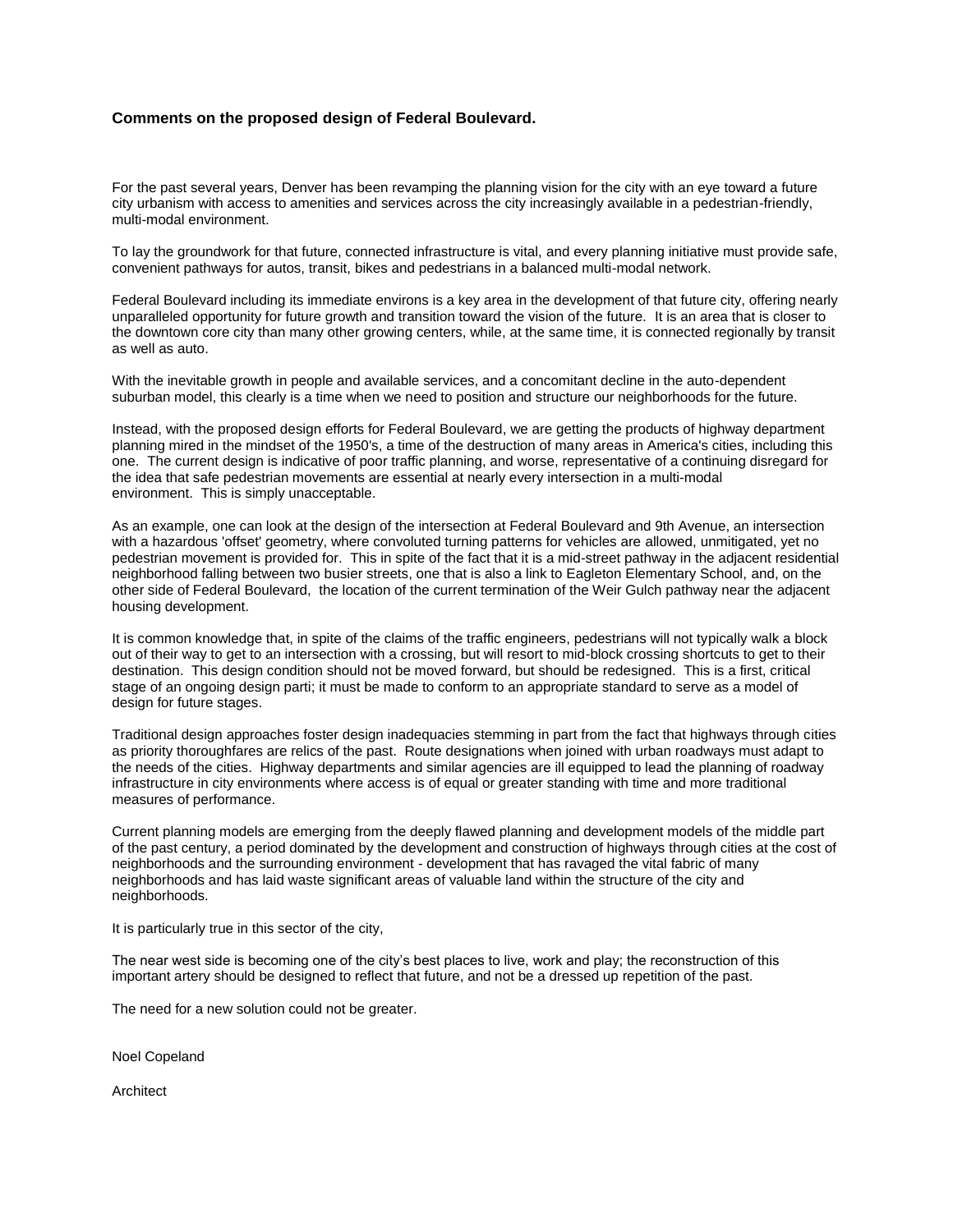- <sup>1</sup> **FEDERAL BOULEVARD PARTNERSHIP COMMENT 5**
- <sup>2</sup>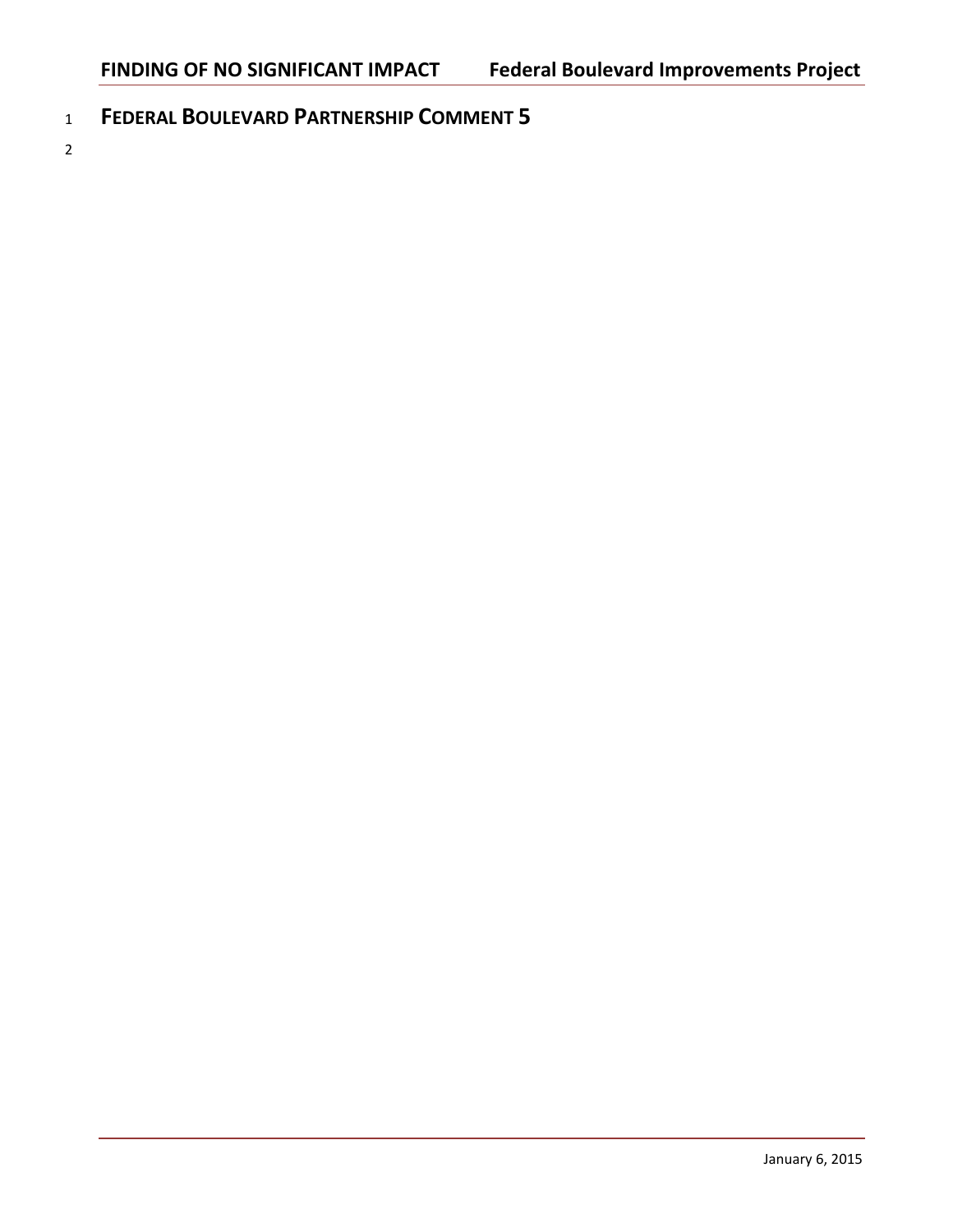### Federal Boulevard Partnership

PO Box 140517 Denver, CO 80214

### "Investing in Northwest Denver's Main Street"

November 14, 2014

Ms. Karen Good Department of Public Works 201 West Colfax Ave., Dept 509 Denver, CO 80202

Re: Comments and Recommendations to the Federal Boulevard Environmental Assessment (7<sup>th</sup> *Ave – Howard Pl.), dated October 15, 2014*

#### Dear Ms. Good,

Thank you for your assistance in forwarding and considering our comments and recommendations associated with the Federal Boulevard Environmental Assessment (EA). The Federal Boulevard Partnership (Partnership) is excited by the recommended Federal Boulevard (Federal) improvements associated with the EA and the opportunity they hold in better and more safely accommodating vehicular traffic and pedestrian movement. We very much appreciate your effort (with associated Denver Public Works team) in helping to make this project a reality!

The Partnership has participated in all public meetings and workshops regarding this project, spanning several years. During this time, we've discussed project elements with local property and business owners, and with neighborhood organizational groups (Stakeholders). From our participation, Stakeholder discussions and reviewing more recent updated project plans and the EA—the Partnership has three recommendations for the project's consideration.

1. As discussed and defined on page 8 of the EA, there are numerous community facilities and institutions within the project area. In fact, we would argue the number of people accessing the community facilities as well as adjacent residential neighborhoods is much greater than along typical urban arterials. The very high level of transit usage within the project area also speaks to the high demand these community institutions generate for people who live and travel from outside the project area. While we are heartened by pedestrian movement improvements as the EA indicates will occur for W.  $8^{th}$  and  $10^{th}$ Avenues at Federal (EA page 10), and as recently agreed to by Denver Public Works at W. Holden Place—we believe and recommend pedestrian movement be more comprehensively addressed to increase safety crossing Federal at the intersecting streets of W. 12<sup>th</sup> and 11<sup>th</sup> and 9<sup>th</sup> Avenues. At a minimum, pedestrian crossings at W. 12<sup>th</sup> and  $11<sup>th</sup>$  should be readdressed considering their proximity to Denver Human Services, the Sam Sandos Westside Health Care Clinic and other adjacent public serving facilities. Pedestrians will cross where  $12^{th}$  and  $11^{th}$  intersect with Federal. Unfortunately, the crossings will be more unsafe post-reconstruction than pre-reconstruction. The new median will seem to serve as a safety zone when crossing at these points—this is a safety illusion. The medians are not constructed specifically to enable pedestrian usage and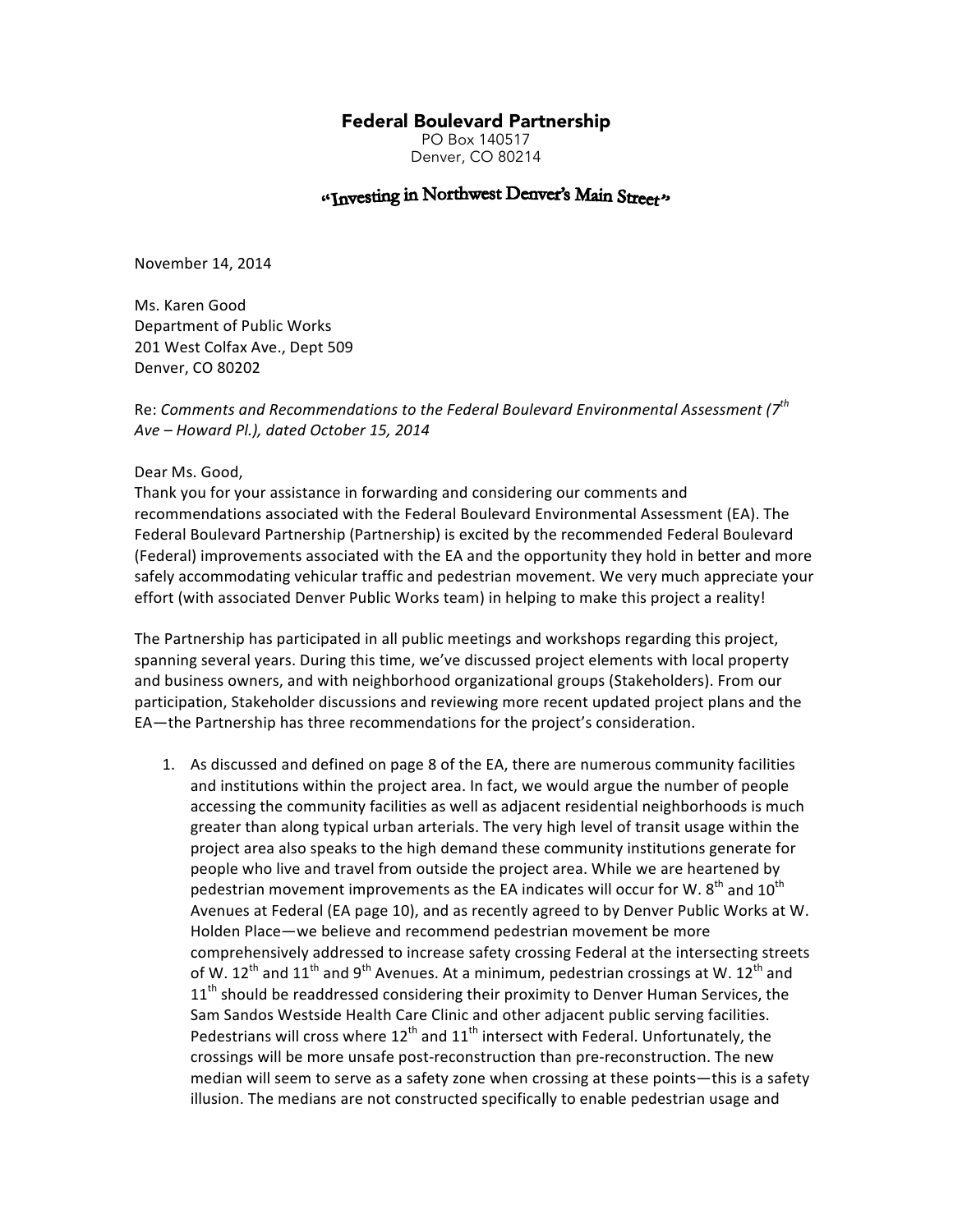there are also left-turn lanes funneling vehicles to 12<sup>th</sup> and 11<sup>th</sup> in conflict with crossing pedestrians. We don't propose a specific recommendation except that eliminating the left turn movements in combination with changing the median design and alignment could be one approach of several considered for the intersecting streets.

- 2. Related to the first recommendation, it would seem from the existing project scope there are no planned improvements associated with the intersection of W. Howard Place and Federal. We believe this is primarily due to changes and improvements implemented in 2013 associated with the opening of the West Light Rail Line and Decatur Federal Station (Station), as well as the replacement of the Federal bridge over West Colfax Avenue. It has now been 18 months since the opening of the Station. The feedback the Partnership has received from Stakeholders as well as our own observations indicate pedestrians using the Federal bus stops "coming and going" from the Station and crossing Federal is near, if not outright, dangerous. Due to the Station, the number of pedestrians is very high crossing and waiting for buses at Federal. Many times pedestrians do not use the signal as provided or are so numerous that they hang off the curbs as they wait for the bus. This is easily observable almost any day of the week. This situation begs for a fuller examination and accommodation that increases pedestrian safety at this intersection. The Partnership recommends Denver Public Works with the Regional Transportation District and Colorado Department of Transportation collaboratively examine and recommend changes to how transit and pedestrians are managed at this intersection. Several options should be examined of which moving bus stops from Federal might be an option. While the examination of implementing solutions to this situation might well be apart from Federal redesign and construction associated with the EA, it would be a shame not to use the opportunity of this reconstruction project to implement changes associated to improving pedestrian safety at the Federal and Howard Pl. intersection.
- 3. The existing landscaping plans for the project (not specifically addressed in the EA) is sorely lacking along the west side of Federal within the project area. We believe there are certain site challenges between the numerous number of curb cuts between intersecting streets, in combination with the locations of various poles and even bus stops. We recommend a more creative approach be considered to enliven the west side of Federal whether though the elimination of curb cuts where two exist to serve a property and some rearrangement of poles or other ROW objects, which actions help create more open space for landscaping. Possibly instead of using traditional trees in grates where space is more limited, using low-level concrete lined beds with greenery complimenting the new center median could also assist with tighter spaces.

Thank you for your consideration of our recommendations. Please free to contact us with questions.

Sincerely,

Marshall Vanderburg

Marshall Vanderburg President, Federal Boulevard Partnership 720.934.0134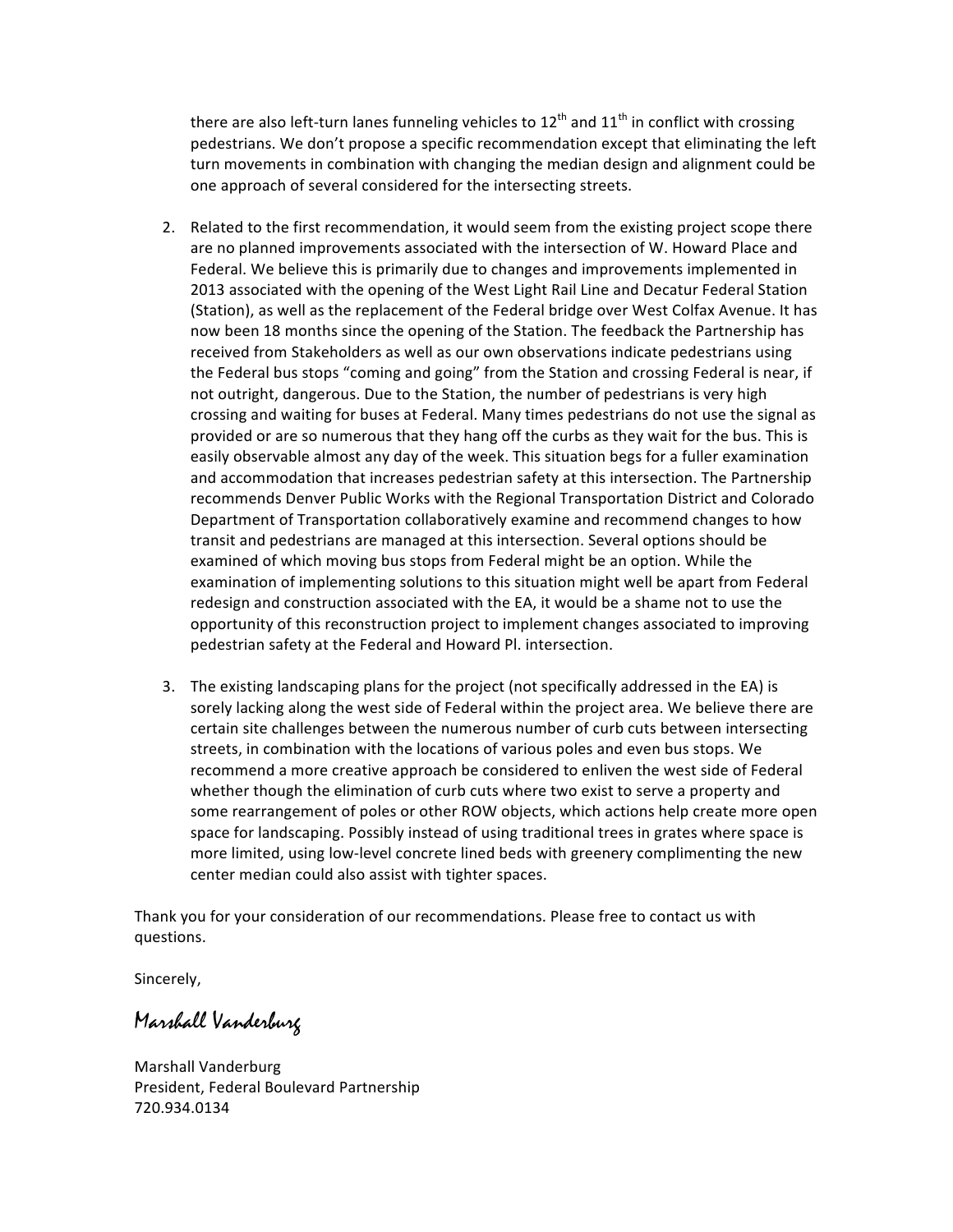Cc: Councilwoman Judy Montero Councilman Paul Lopez Councilwoman Susan Shepherd Councilwoman Deborah Ortega Jose M. Cornejo, P.E., Manager of Public Works Philip A Washington, Regional Transportation District (RTD) General Manager Angie Rivera-Malpiede, RTD Board Director District C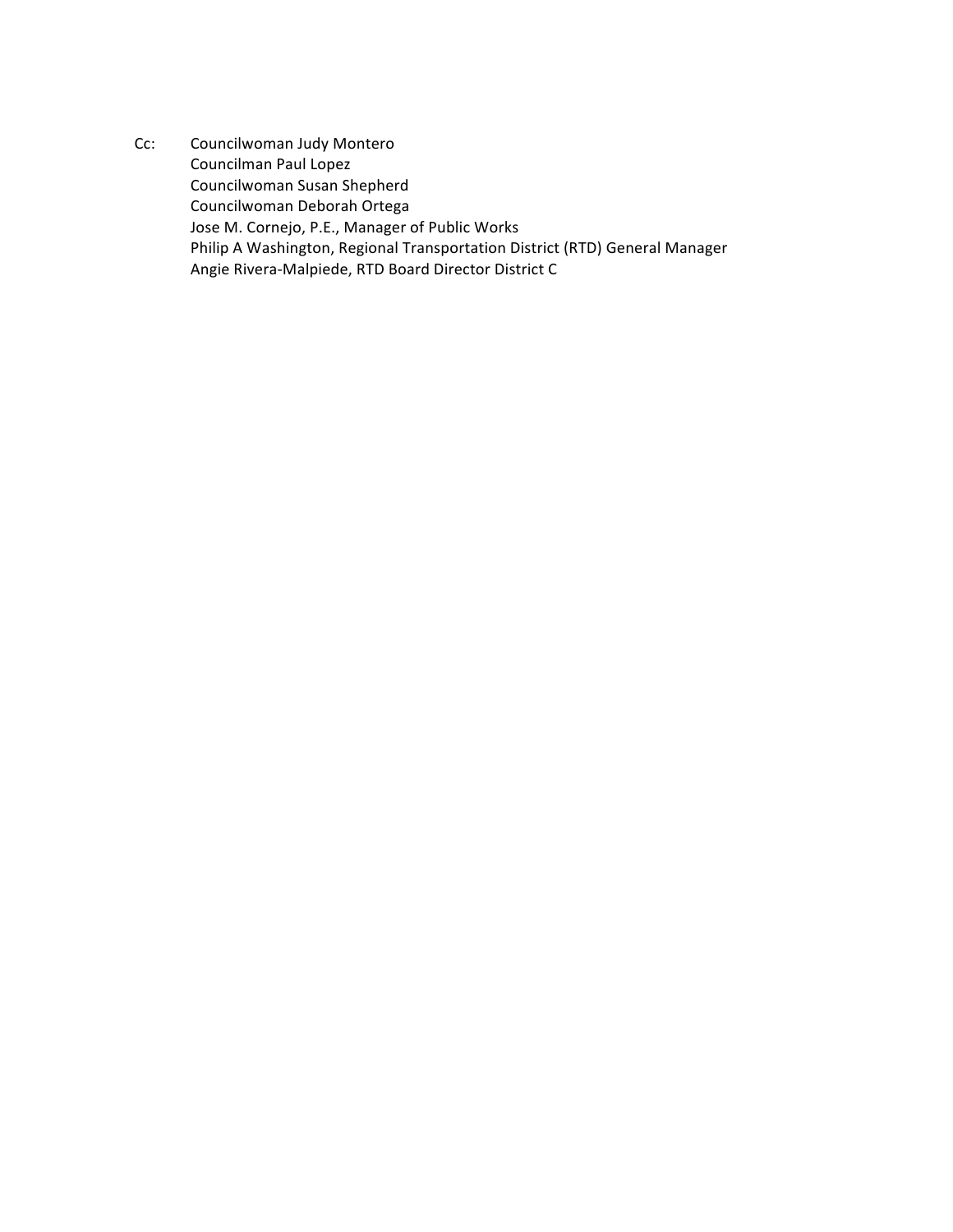- <sup>1</sup> **SUN VALLEY COMMUNITY COALITION COMMENT 6**
- <sup>2</sup>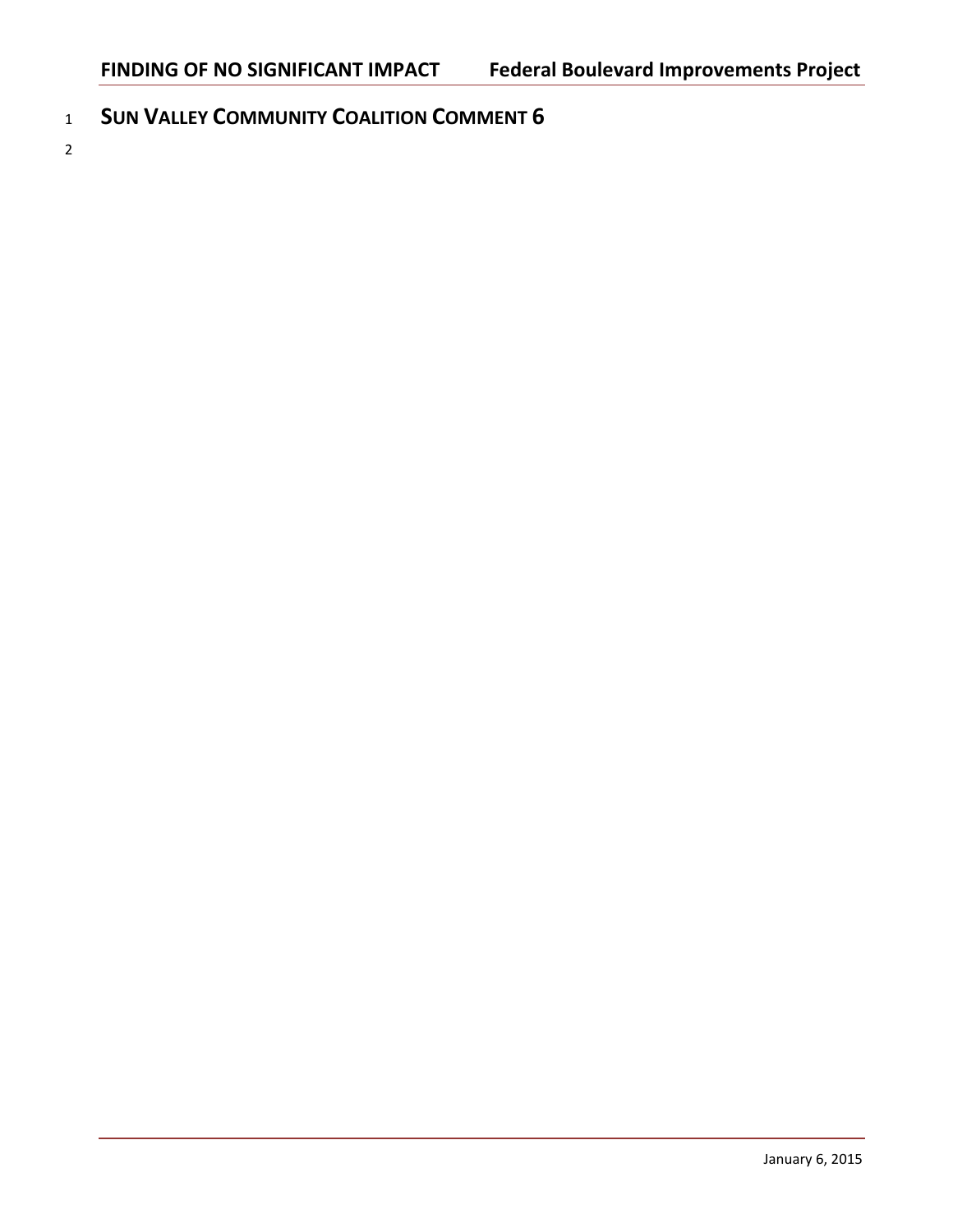Sun Valley Community Coalition c/o 2715 W. Holden Pl. Denver, CO. 80204

November 14, 2014

Ms. Karen Good Denver Department of Public Works 201 West Colfax Ave., Dept 509 Denver, CO 80202

Dear Ms. Good,

Thank you for forwarding and considering the following *Comments and Recommendations for the Federal Boulevard Environmental Assessment (7th Ave – Howard Pl,) dated October 15, 2014*. The Sun Valley Community Coalition (RNO) is happy to support efforts to improve Federal Boulevard that will better accommodate vehicular and pedestrian movement and safety.

We appreciate that you attended our monthly meeting to introduce the project and hear our concerns for pedestrian safety. We are concerned for not only the pedestrian safety of Sun Valley residents but near neighbors and numerous others from all across Denver who have a need to access critical services located along or within close proximity to Federal Bld. We know you share that concern as well. After attending the August public meeting, receiving updates and reviews of the recently published Environmental Assessment (EA), and numerous discussions with Sun Valley residents, property owners, neighborhood nonprofit and businesses, the Sun Valley Community Coalition (SVCC) supports the following recommendations which reflect the concerns, experiences, and observations of our Sun Valley neighborhood stakeholders

1. As discussed and defined on page 8 of the EA, there are numerous community facilities and institutions within the project area – Denver Department of Human Services, Sam Sandos Westside Healthcare Clinic, and adjacent facilities such as Rude Recreation Center and Mental Health Center of Denver Westside Office that serve high volumes of people, many of whom are parents accompanied by their children, seniors, or persons with disabilities. It is our observation and experience that the number of people accessing these community facilities as well as adjacent residential neighborhoods is much greater than along typical urban arterials. The very high level of transit usage within the project area also speaks to the high demand these community institutions generate for people who live and travel from outside the project area.

The EA indicates that improvements are planned for W.  $8<sup>th</sup>$  and  $10<sup>th</sup>$  Avenues at Federal (EA page 10). We are recommending that the existing signalized crosswalks at the intersections of Federal Boulevard with W. 8th Avenue, W. 10th Avenue and W. Holden Pl. be upgraded with new traffic and pedestrian signals and enhanced concrete crosswalks (p.9). We recommend bicycle and pedestrian improvements (page 10) that upgrade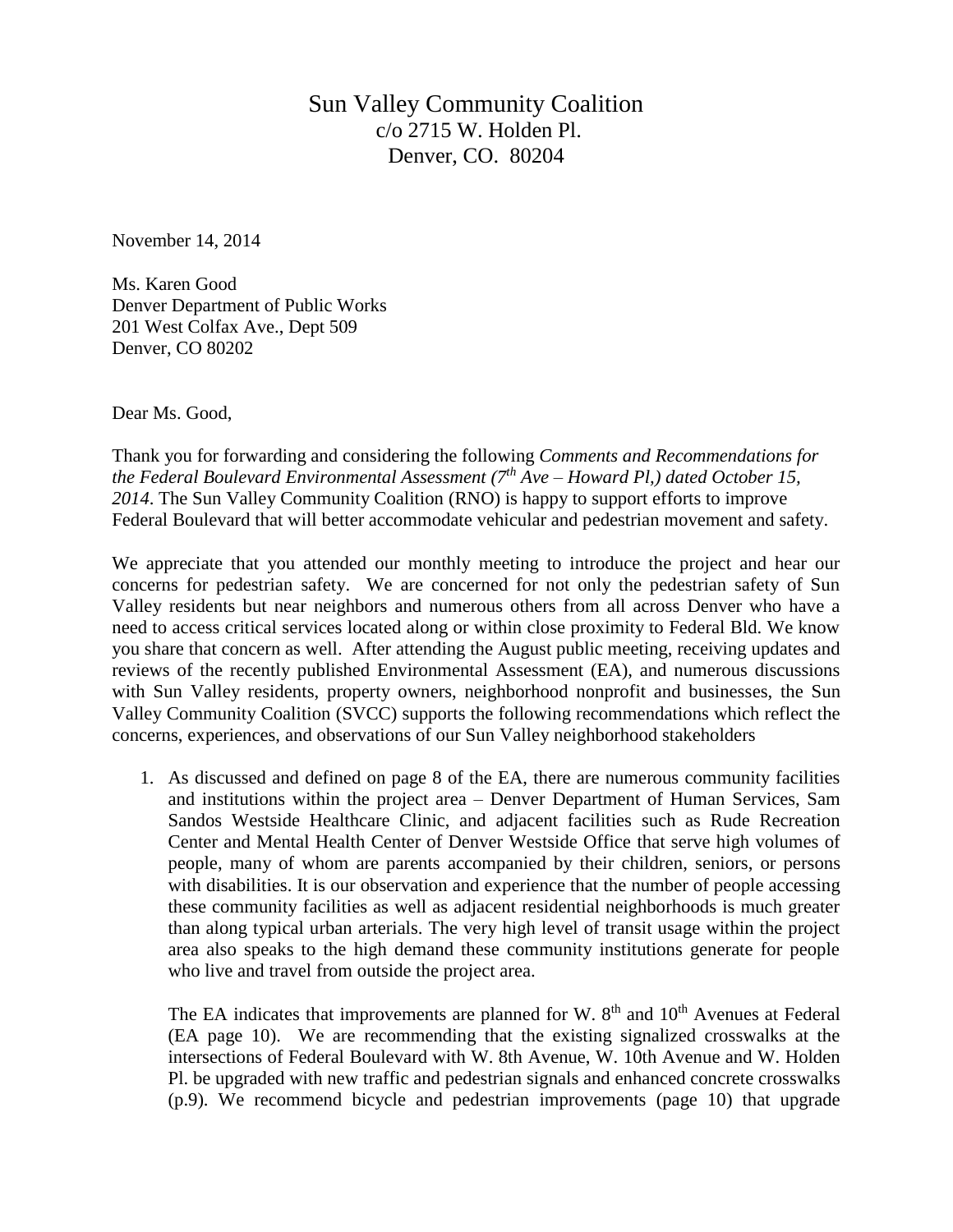existing pedestrian signals and construct enhanced concrete crosswalks at the signalized intersections of Federal Boulevard with W 8th Avenue, W10th Avenue, W. Holden Pl. and W. Howard Pl. These improvements really need to ensure accessibility, including audible signaling, to accommodate the variety of user needs.

Councilwoman Judy Montero has informed us that Denver Public Works has recently approved several improvements for the W. Holden Pl. intersection. Thank you to Councilwoman Montero and your office for hearing and responding to our concerns for pedestrian safety. We would recommend pedestrian movement be comprehensively addressed to also increase safety crossing Federal at the intersecting streets of W.  $12<sup>th</sup>$  and  $11<sup>th</sup>$  and 9<sup>th</sup> Avenues. At a minimum, pedestrian crossings at W.  $12<sup>th</sup>$  and  $11<sup>th</sup>$  should be readdressed considering their proximity to Denver Human Services, the Sam Sandos Westside Health Care Clinic and other adjacent public serving facilities. Pedestrians already unsafely cross where  $12<sup>th</sup>$  and  $11<sup>th</sup>$  intersect with Federal. We are particularly concerned that the installation of medians will appear to offer a crossing safety zone. This could result in crossings that are even more frequent and unsafe as the medians are not designed for safe pedestrian use. Further, the plan includes left-turn lanes funneling vehicles to  $12<sup>th</sup>$  and  $11<sup>th</sup>$  in conflict with crossing pedestrians that could create even more precarious crossing conditions. We don't propose a specific solution but feel a need to express our concern that safe crossings be designed to be compatible with the realistic patterns of pedestrian movement and with consideration for the high volume of families with small children, elderly or persons with disabilities for whom walking a block or more in order to cross safely is a challenge. Eliminating the left turn movements in combination with changing the median design and alignment could be one approach of several considered for the intersecting streets.

2. It is our understanding that in the existing project scope there are no planned improvements associated with the intersection of W. Howard Pl and Federal. Perhaps this is because improvements have already been made in conjunction with the West Light Rail Line and Decatur Federal Station (Station), including the replacement of the Federal bridge over West Colfax Avenue.

We strongly recommend that additional improvements for the W. Howard Pl intersection be included in the plan to better accommodate the increased pedestrian use. Since the opening of the Station 18 months ago, it has been our experience, observation and concern that pedestrians using the Federal bus stops "coming and going" from the Station and crossing Federal are at risk. Due to the Station, the number of pedestrians crossing at one time and/or waiting for buses at Federal is very high particularly during daytime hours. Many times pedestrians do not use the signal as provided or are so numerous that they hang off the curbs as they wait for the bus. This is easily observable almost any day of the week. We urge a fuller examination and accommodation that increases pedestrian safety at this intersection. We recommend Denver Public Works with the Regional Transportation District and Colorado Department of Transportation collaboratively examine and recommend changes to how transit and pedestrians are managed at this intersection. Several options should be examined of which moving bus stops from Federal might be an option. We have previously identified the need for audible signaling at intersections. This is especially needed at the W. Howard Pl intersection in addition to the W. Holden Pl. intersection. According to the Decatur Federal Station Area Plan and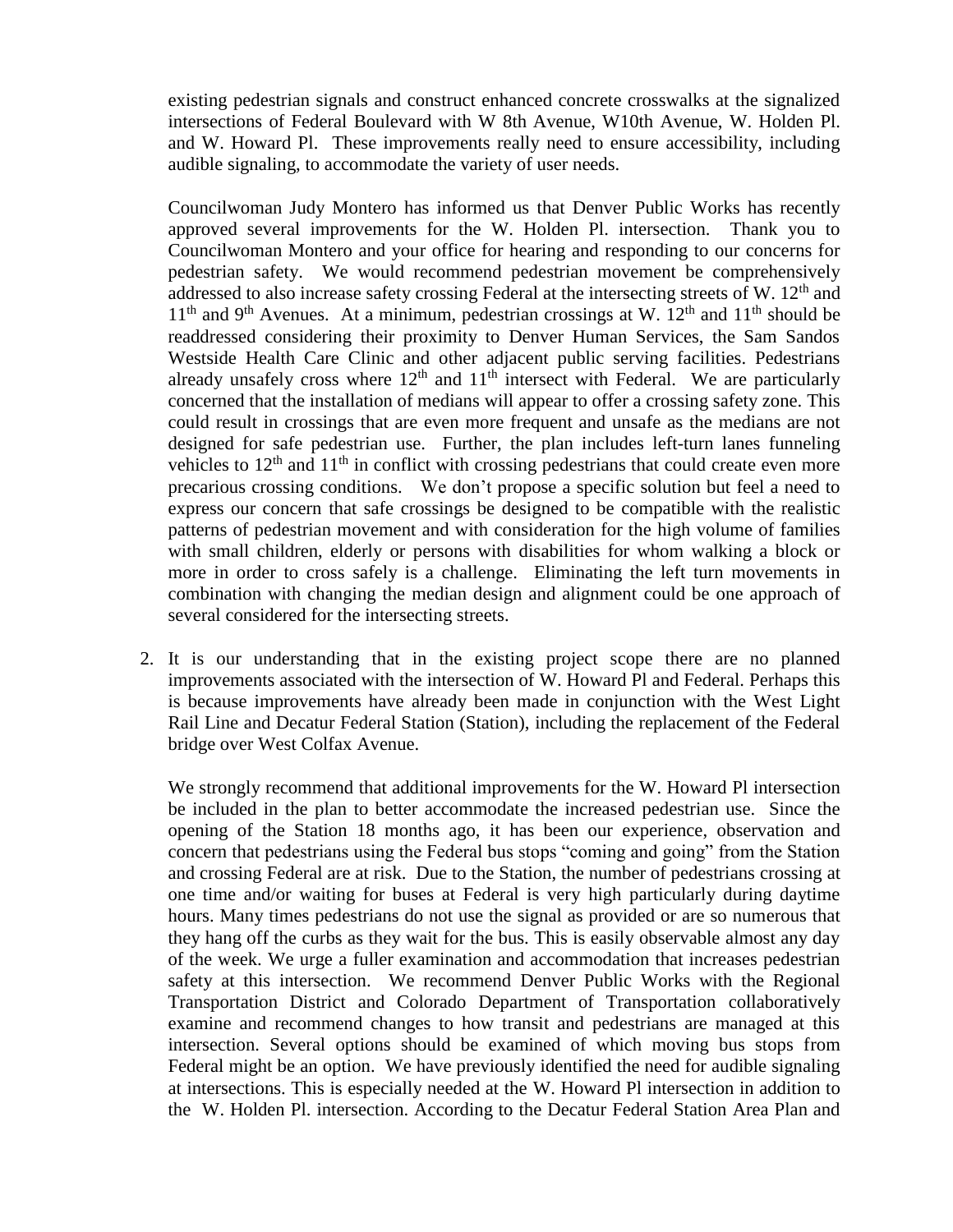plans being made by the Denver Housing Authority, a substantial increase in residential and commercial density around the light rail station is planned. We are concerned that if not addressed, the pedestrian safety issues currently being experienced at this intersection will only become worse.

3. We have noticed that there is a lack of landscaping along the west side of Federal, and recommend that landscaping compatible with pedestrian safety be installed to balance out the streetscape.

Thank you for your consideration of our comments and recommendations, and for all of your efforts with this important project.

Jeanne Granville & Glenn Harper, co-contacts Reed Silberman & Phil Kaspar, Land Use Committee Kris Rollerson & Emily Ashton, Safety & Services Committee

cc: Councilwoman Judy Montero Councilman Paul Lopez Councilwoman Deborah Ortega Councilwoman Susan Shepherd Jose Cornejo, P.E , Manager, Denver Dept of Public Works Philip A. Washington, General Manager, Regional Transportation District (RTD) Angie Rivera-Malpiede, Director, RTD Board of Directors, District C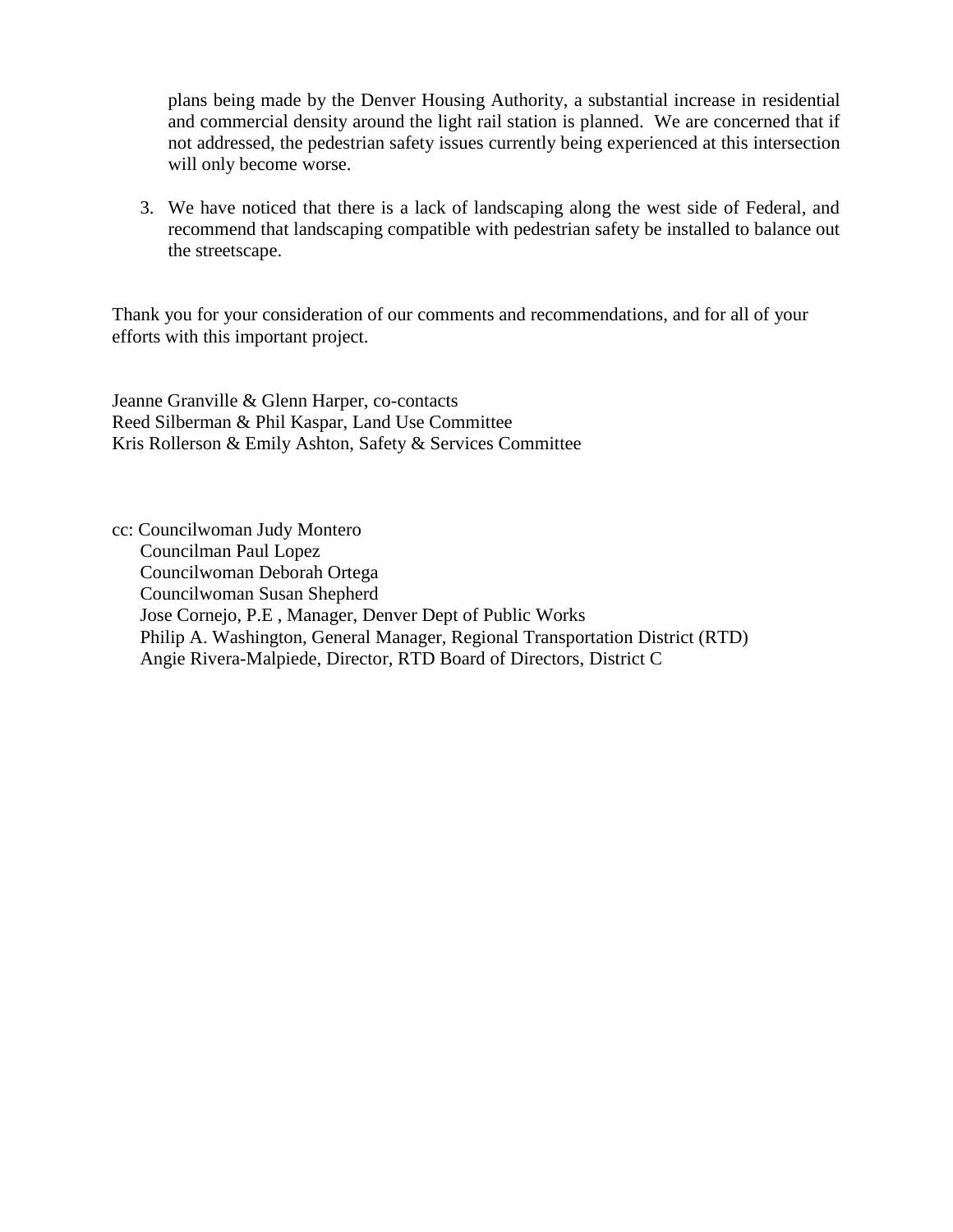- <sup>1</sup> **VILLA PARK NEIGHBORHOOD ASSOCIATION COMMENT 7**
- <sup>2</sup>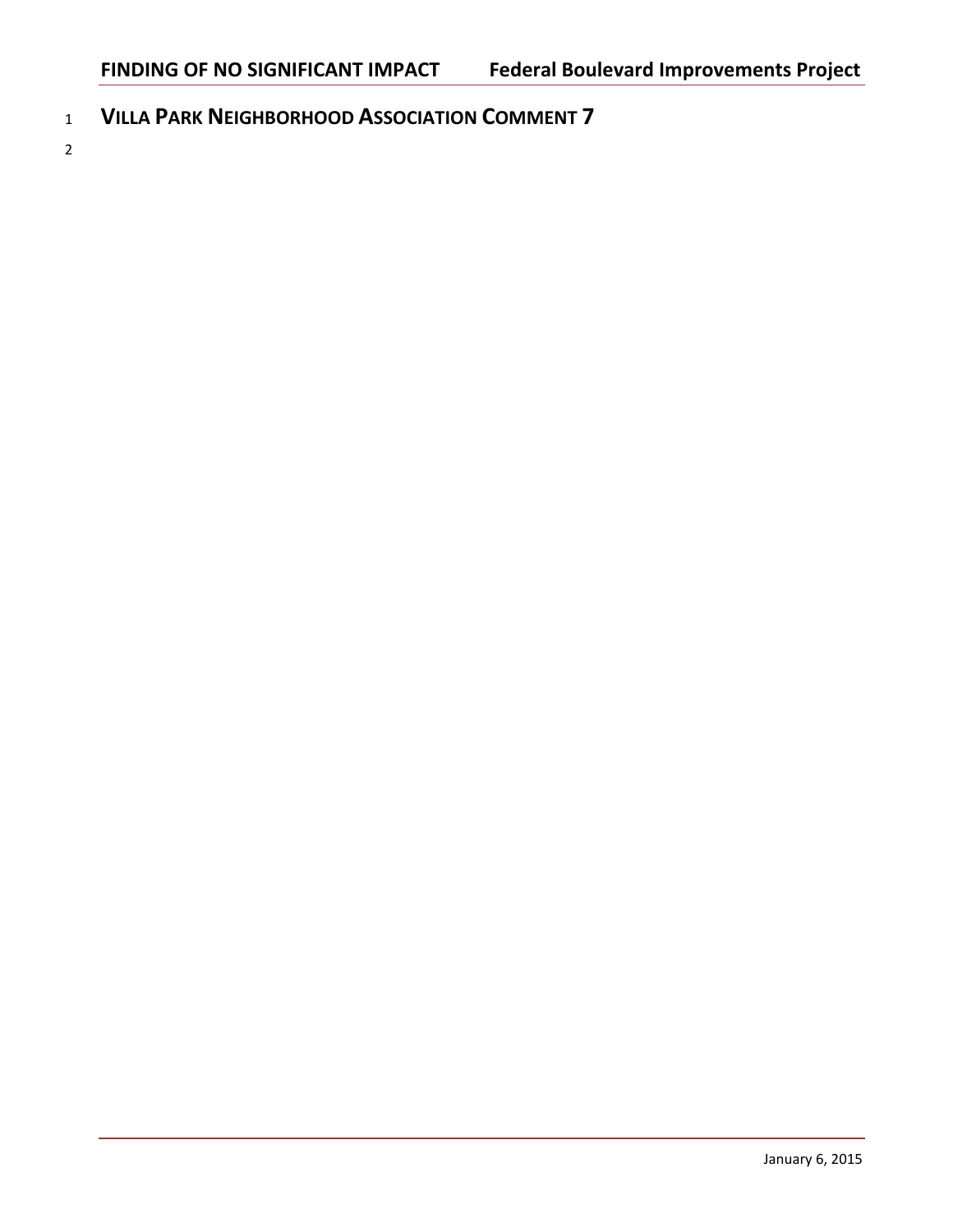

November 13, 2014

Karen Good Public Works Dept 201 West Colfax Ave., Dept 509 Denver, CO. 80202

Re: Comments and Recommendations to the Federal Boulevard Environmental Assessment (7th Ave to Howard Pl.) Dated October 15, 2014

Dear Ms. Good,

Villa Park Neighborhood Assn. has reviewed the proposed alternative and appreciates the chance to comment on the design. Villa Park Neighborhood Assn has participated in the publicly held meetings and has provided continuous input into the propose plan. We are looking forward to an improved Federal Blvd. and see many ways to build and improve this plan.

Villa Park Neighborhood Assn appreciates that the plan builds upon the improved connectivity to the existing trail system that comes from the Barnum North Park. The completion of the 6th Ave Highway improvements will incorporate a pedestrian bridge across the 6<sup>th</sup> Ave. Highway which will connect the Barnum North Park to Barnum Park. This will continue the bike/walk path from Weir Gulch in Barnum to the continuation of Weir Gulch in the Villa Park and Sun Valley neighborhoods. This connection eventually leads to the Platte Valley system and will create better walkability within these neighborhoods and we support the improvements outline for Weir Gulch in this plan and see a great opportunity for open space improvements at the northeast corner of 8<sup>th</sup> and Federal Blvd. As noted in the EA, this intersection with its Level of Service at an E rating is in need of improvement. The realignment of the pedestrian/bikeway access along with the crosswalks hopefully will make this a safer intersection. This new connection will be vital for pedestrians and bikes. Villa Park suggests better pedestrian crosswalks, pedestrian bulb outs and enhance pedestrian signalization in anticipation of wider use. Further reduction of curb cuts will assist the current conflicts that pedestrian face today at this intersection.

The EA outlines how Federal Blvd is a multi-modal facility, however, the plan falls short when you look at Federal Blvd.'s connection to the street. The east side continues a nice tree lawn barrier and wider sidewalks for pedestrian safety but lack this same design component on the west side of Federal Blvd. We do not have a complete street. This landscape improvement should be continued on the west side to meet the goals outlined in the objectives for this project, greater pedestrian connections. This is a designated parkway under the Parks and Recreation Dept but it does not look like a parkway. The improvements of wider sidewalks, tree lawns and landscape median moves this roadway closer to that designation and makes it more compatible to Federal Blvd north of 23rd Ave.

> *Villa Park Neighborhood Association, P.O Box 140239 Edgewater, CO. 80214-0239*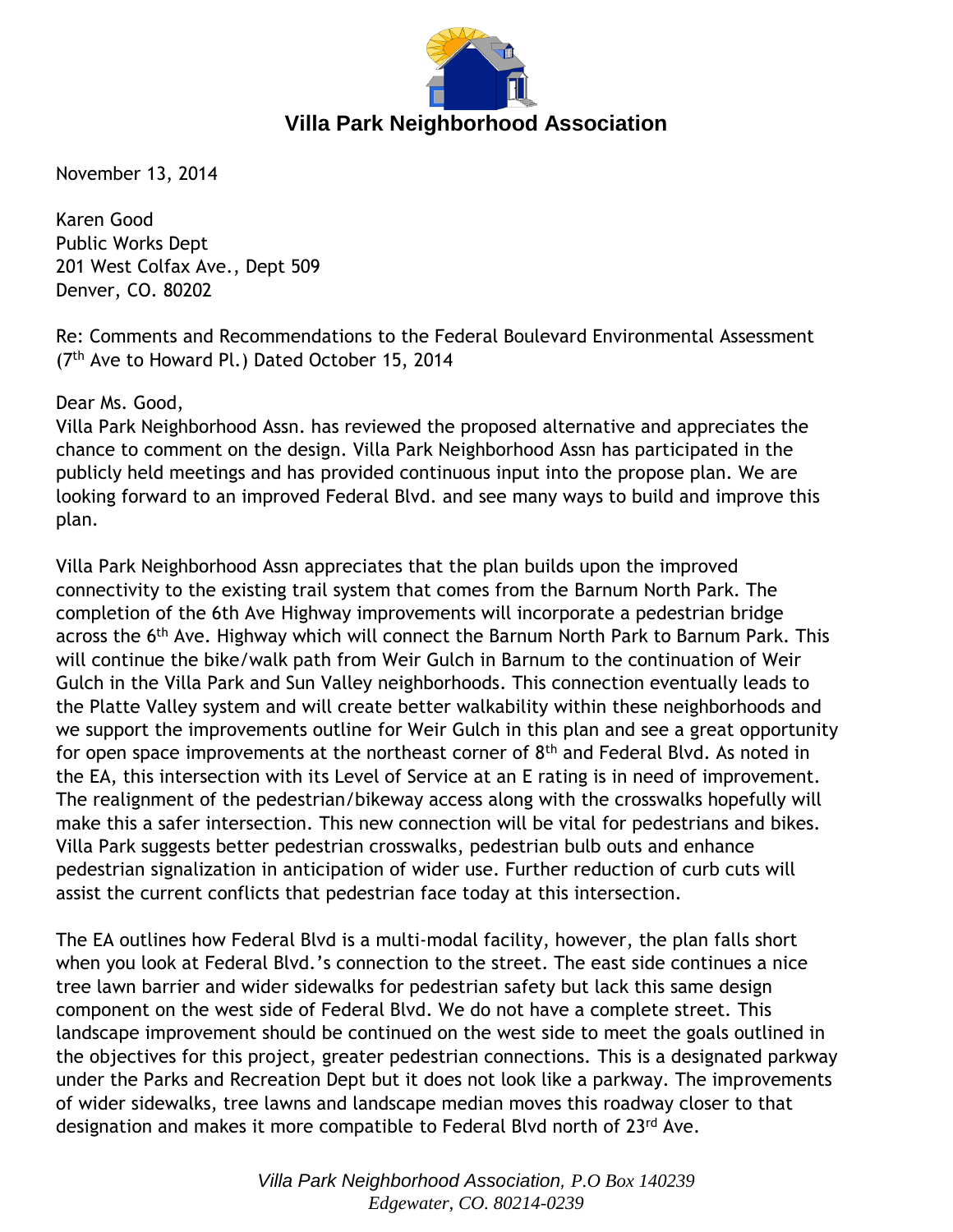

## **Villa Park Neighborhood Association**

Wherever there is an opportunities for trees/low shrubbery that could be placed on site like we see at the Hamburger Stand fast food and Denver Community Credit Union on the west side of Federal Blvd it should be apart of the EA in order to be compatible with the east side of Federal Blvd. If this problem cannot be remedied than we recommend a more creative approach of allocating the art mandated funds for the City's contribution of 80 million to place decorative plant like structures or decorative features (as noted in curb enhancement (1)  $\hat{a}$  (2) below to create safe buffer zones.



The EA noted Federal Blvd in this section, "has many local community facilities that are high pedestrian activity areas with pedestrian travel along or across Federal Blvd in order to gain access to them. The project area includes parks, recreational trails and centers, bicycle routes, public library, Denver Dept of Human Services, West Side Health Clinic, Denver Community Credit Union, Schools and places of religious worship." The EA goes on to note that "Federal Blvd is a designated Enhanced Bus Transit Corridor as documented in the Pedestrian Master Plan (2004) and Blueprint Denver (2002); however the existing crosssection does not meet the design guidelines for this type of facility because of the inconsistent buffer area, lack of directional curb ramps at every intersection", and I would also note severe grade changes. Since this is the case than it is important to create a safe buffer zone since transit is highly used with 5 bus stops on the west side alone. It may make more sense to create on-street parking with curb enhancement (3) as a way to improve safety and serve the local redevelopment along Federal Blvd.

According to District #1 Police Commander the grade change at  $10<sup>th</sup>$  Ave and Federal Blvd is a high accident area and in part is due to the severe grade change from 10<sup>th</sup> Ave as it crosses Federal Blvd. This area is noted for improvement in the EA but I would also add curb bulbouts and curb enhancements like curb enhancement (3), illustrated along the Denver Dept of Human Services which will be a way to create a better enhanced bus transit corridor with a set aside area for bus traffic that allows for merging transit. This is particularly important along the area by the Decatur/Federal Light Rail Station area. Pedestrians are constantly moving across Federal Blvd to connect to this area either to get on buses or to access light rail. The closeness of the bus stop to the merge lane that accesses the Colfax

> *Villa Park Neighborhood Association, P.O Box 140239 Edgewater, CO. 80214-0239*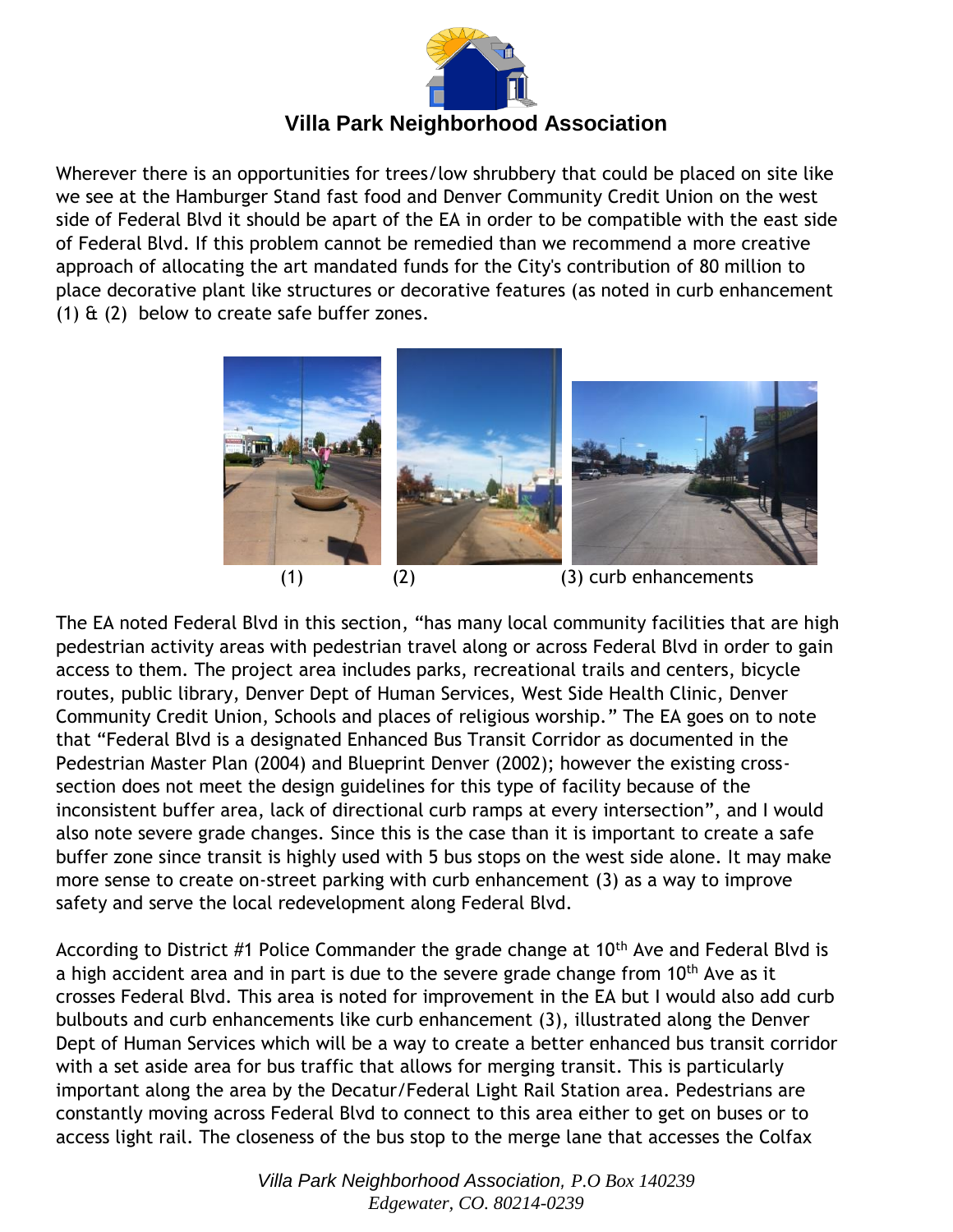

# **Villa Park Neighborhood Association**

Viaduct creates additional pedestrian/car conflict and the improvement noted in curb enhancement (3) would solve this problem.

Villa Park also recommends the elimination of several curb cuts noted in the EA. Villa Park Neighborhood Assn. recommends the elimination of multiple curb cuts at 707, 765, 775, 869, 891, 947 Federal Blvd. Many of the access points create too many conflicting curb cuts with ADA and pedestrian access. In addition, the right of way area used by many of the vehicle businesses to sell cars rob the pedestrian right of way. Improved borders along this section will greatly improve the situation.

The other comments that we heard from residents in Villa Park was the concern of access getting out of the neighborhood during construction and fugitive dust created by the construction. We want to emphasize that during this process it is important to use best practices to ensure the safety of residents which are only a block away in Villa Park.

We appreciate the opportunity to comment and thank you for considering our recommendations. Feel free to contact Villa Park Neighborhood Assn if you have additional questions.

Sincerely yours,

Kathy Sandoval On behalf of the Villa Park Neighborhood Assn. 720.937.9426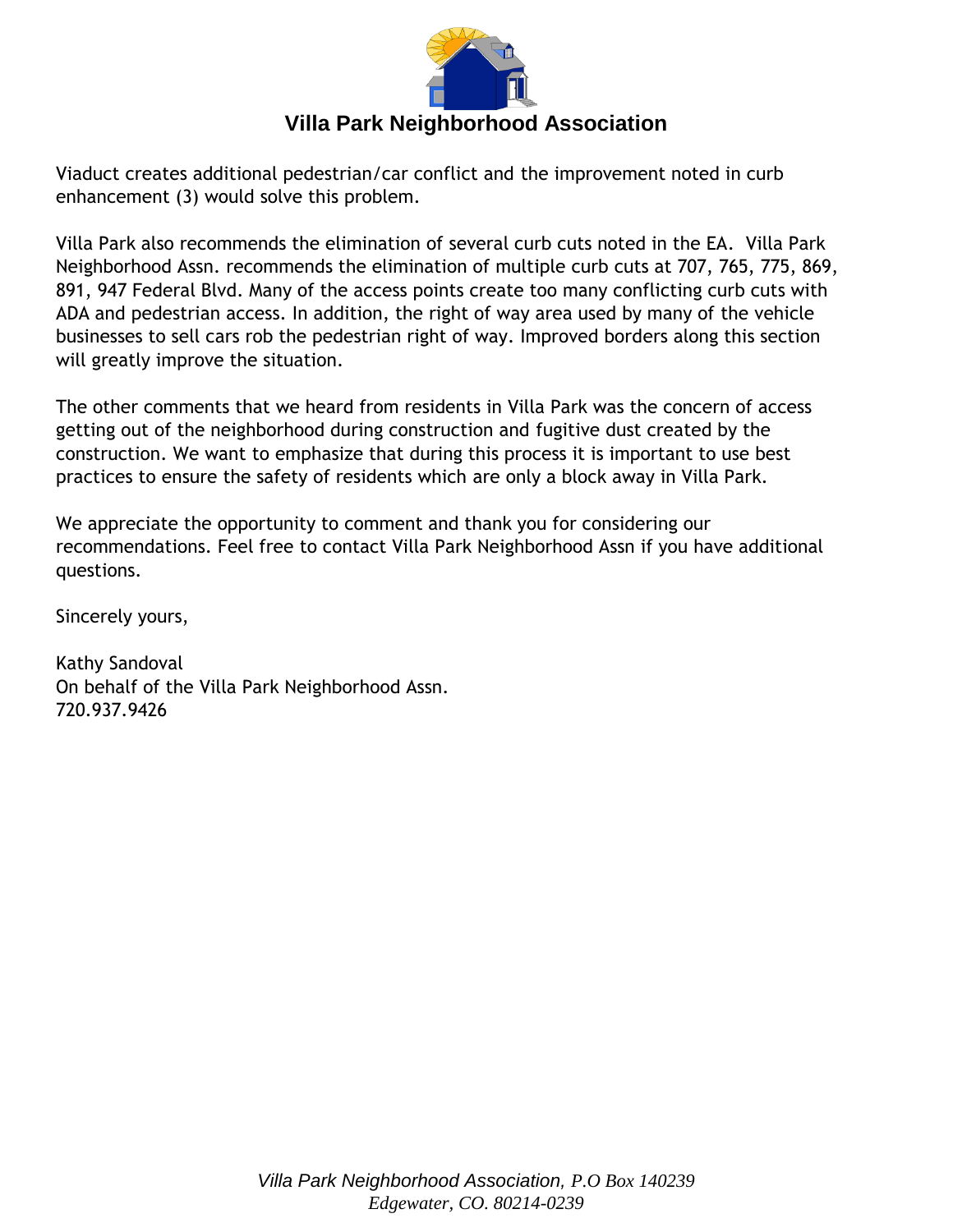<sup>1</sup> **CITY COUNCIL COMMENT 8**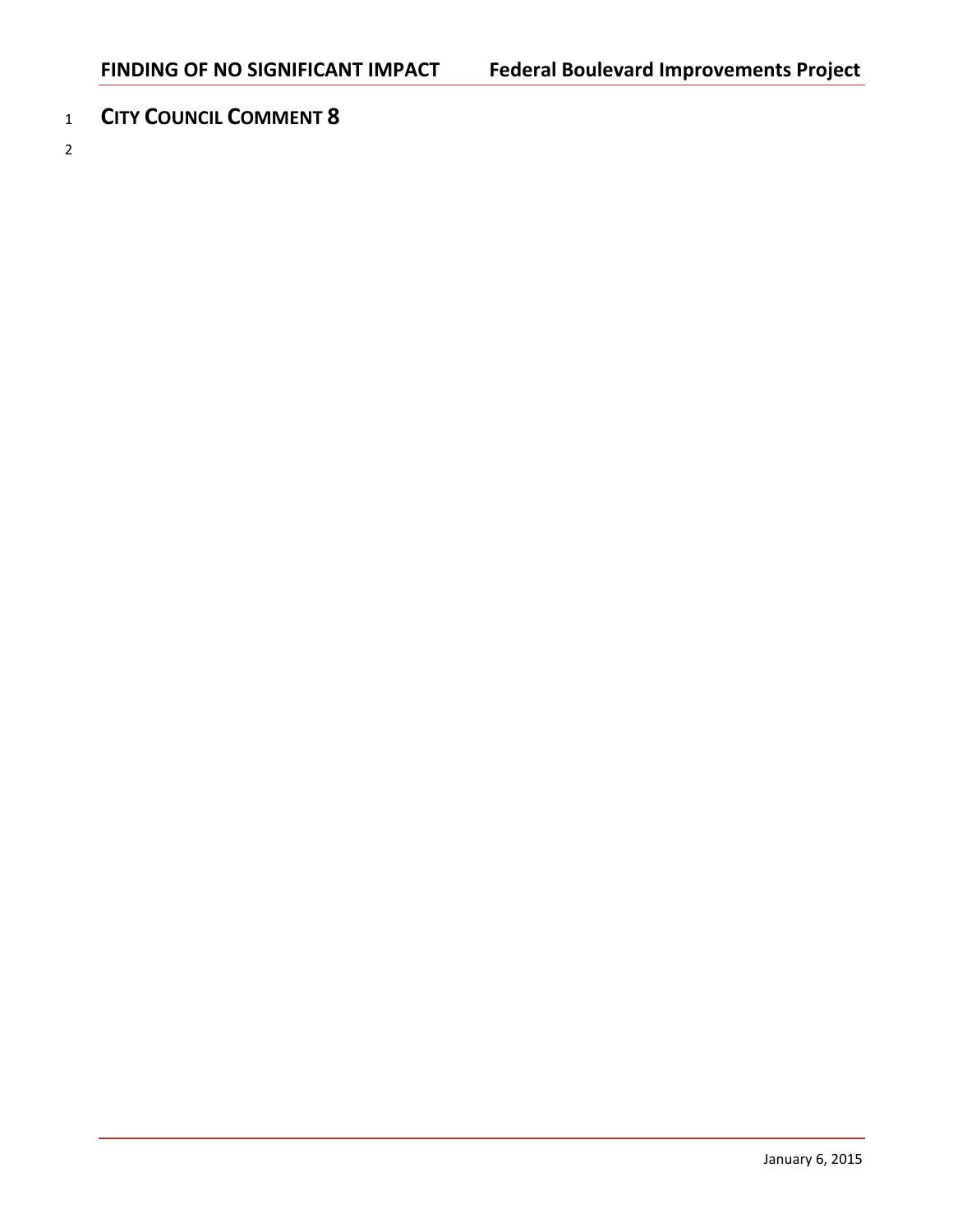**CITY COUNCIL** 



Denver City Council, District Nine Office 3457 Ringsby Court, Suite 215 Denver, Colorado 80216 Phone: 303.458.8960 Fax: 303.964.1021 Email: Judy. Montero@denvergov.org

November 14, 2014

Judy H. Montero

Councilwoman, District Nine

Denver City Council, Main Office: **City and County Building** 1437 Bannock Street, Room 451 Denver, Colorado 80202 Phone: 720-865-9534

Karen Good Denver Department of Public Works 201 West Colfax Ave., Dept 509 Denver, Co 80202

RE: Environmental Assessment comment from Councilwoman Montero

Dear Karen,

In the Environmental Assessment (EA) released October 15<sup>th</sup> 2014 Federal Boulevard Improvents Project Between West 7<sup>th</sup> Avenue and West Howard Place under What is the Proposed Actions? (page 9) the EA should state, "In the Proposed Action, the existing signalized crosswalks at the intersections of Federal Boulevard with West 8th Avenue, West 10th Avenue and West Holden Place will be upgraded with new traffic and pedestrian signals and enhanced concrete crosswalks." Under Bicycle and pedestrian improvements the EA should state (page 10 bullet 4), "Upgrading existing pedestrian signals and constructing enhanced concrete crosswalks at the signalized intersections of Federal Boulevard with West 8th Avenue, West 10th Avenue and West Holden Place."

Sincerely,

Judy Montero

Judy H. Montero Denver City Council President Pro-Tem, District 9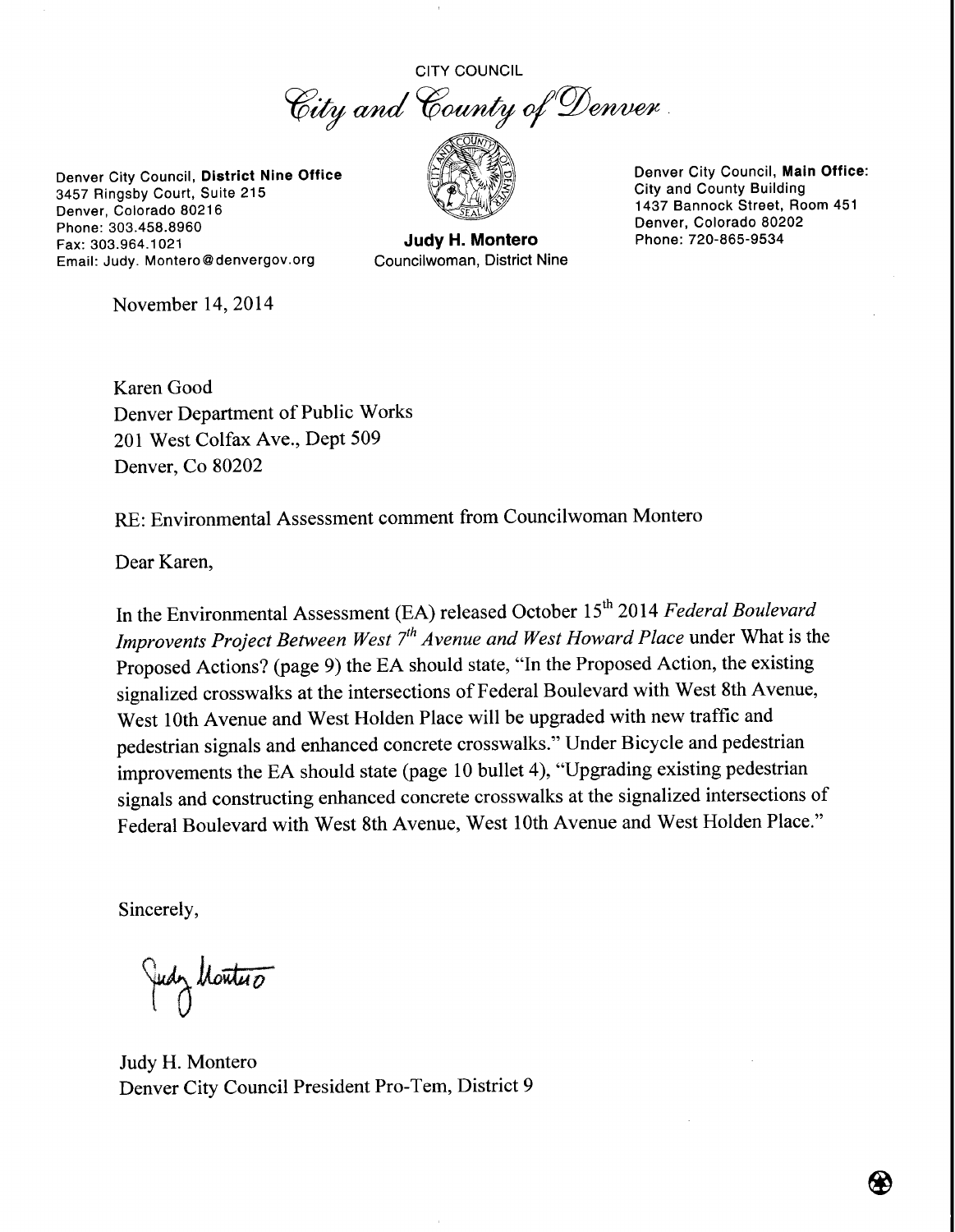<sup>1</sup> **CCD COMMUNITY PLANNING DEPARTMENT COMMENTS 9 AND 10**